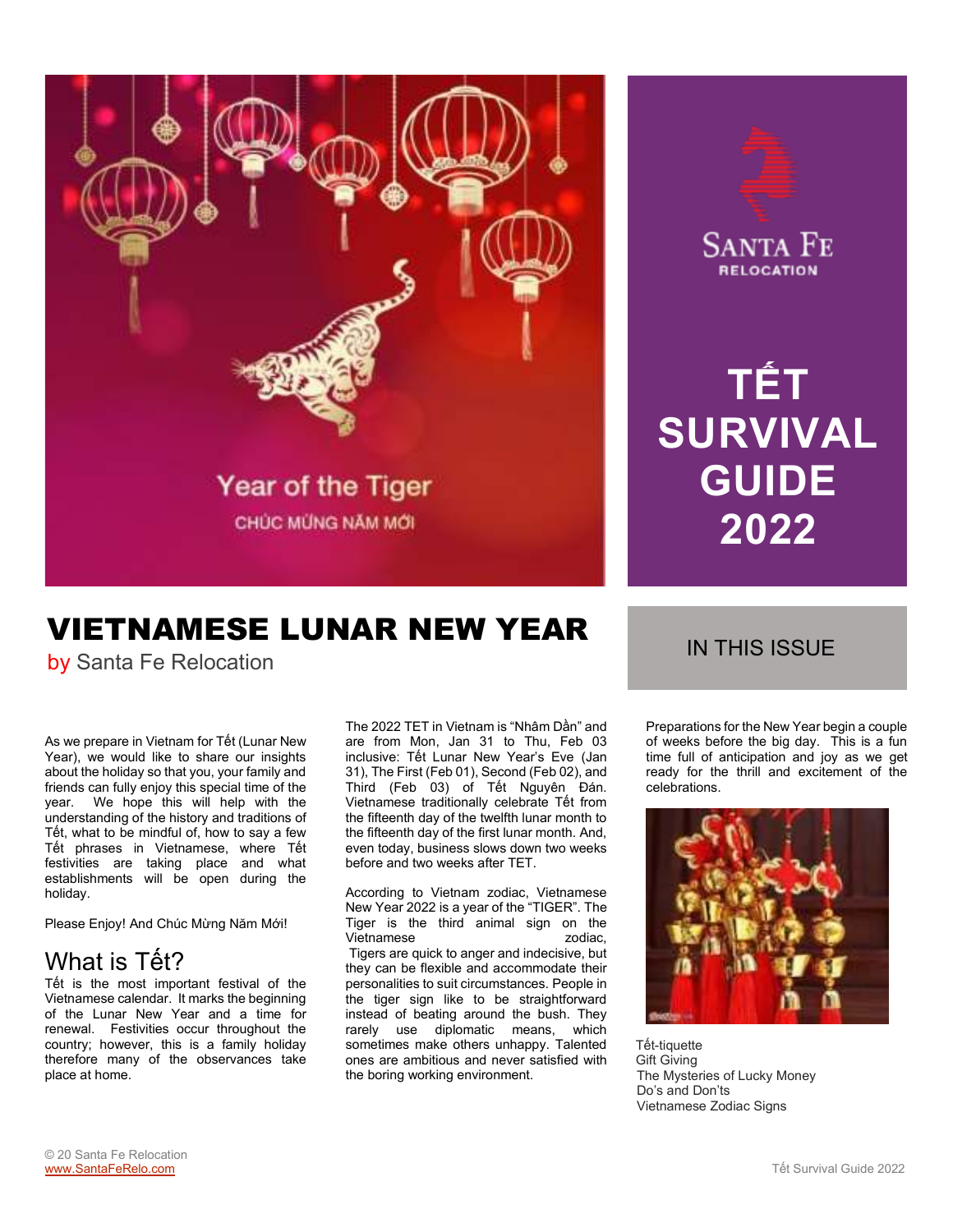Page 3 to 6



Events & Activities (Hanoi & Ho Chi Minh) Calendar of Events, Business Hours Page 7 to 11



Santa Fe in the Community

Page 12 to 13

Page 30 to 32

|  | Establishments Opening Schedule during Têt |  |
|--|--------------------------------------------|--|
|  |                                            |  |

| $\overline{\phantom{a}}$ | Ho Chi Minh | Page 14 to 23 |
|--------------------------|-------------|---------------|
| $\sim$                   | Hanoi       | Page 24 to 29 |
|                          |             |               |

- Nha Trang, Da Nang

Preparations for Tết

Vietnamese families prepare their homes for the coming of the prosperous New Year with a thorough cleaning. Preparations begin about ten days before the New Year. Homes are cleaned out hopes of getting rid of the past year's bad luck. People buy new clothes, which is also considered lucky for Tết. In the days leading up to Tết, streets and markets are busier than usual. As many shops will be closed during Tết, we suggest stocking up on supplies to last at least 1-2 days. To note however that many establishments catering for foreigners nowadays limits their businesses closing.



It is during this time that the Vietnamese believe **Ông Táo** comes in to serve as the Kitchen God. As the old year ends, it is believed that he discusses the family's situation with the Jade Emperor, the King of Heaven. Traditionally, Ông Táo returns to heaven on the 23rd day of the 12th month by lunar calendar. His departure is marked by a modest ceremony where offerings such as clothing, shoes, paper money are burned to help on his journey to Heaven.

Due to his status in Vietnamese culture, Ông Táo is a prominent character in many folk plays. He is considered a messenger from heaven, so often writers will depict the living conditions, problems, and solutions that need to be addressed by a family in their work.

Ông Táo is regarded as a family member, and various prayers and offerings are brought to him at the family altar.

#### **During Tết**

The last day of the old year ( Jan 31) and the first three days of the New Year ( Feb 01 – Feb 03) are the most important days of the celebration. On New Year's Eve, families gather for dinner, with all the members present. The **Giao Thừa** at midnight, is the most sacred time with the passage from the old to the New Year. Individuals offer personal prayers to honor and thank the God of Heaven and the God of Earth for their blessings. During this time, it is believed that Ông Táo returns to earth after reporting to the Jade Emperor. Each family offers an open-air ceremony to welcome him back to their kitchen.



The first day of Tết is reserved for the immediate family. Children are given red envelopes containing money from their elders referred to as Lì Xì. Usually, children

wear new clothes and give their elders the traditional Tết greetings before receiving the money. Since Vietnamese believe that the first visitor a family receives in the year determines their fortune **people never enter other's home on the first day without being invited first**. During subsequent days, people visit relatives and friends.

#### **Food & Flowers of Tết**

In Vietnamese language, to celebrate Tết is to *ăn Tết*, literally meaning "eat Tết", showing the importance of food in the celebration. Some of the dishes can be enjoyed all yearround, while other dishes are only served during Tết. It is also believed to be good luck to enjoy vegetarian dishes on Tết. Some of the traditional dishes reflect this.

Popular traditional foods served during Tết are:

*[Bánh chưng](http://en.wikipedia.org/wiki/B%C3%A1nh_ch%C6%B0ng)* and *bánh tét*: tightly packed sticky rice with meat or bean fillings wrapped in Dong ([Bánh Chưng](http://en.wikipedia.org/wiki/B%C3%A1nh_ch%C6%B0ng) in the north) or banana leaves (Bánh Tét in the south). Considered an indispensable dish of Tet, Bánh Chưng or Bánh Tét is placed on the family altars to honor the ancestors and pray for their support in the new year.

Hat Dura: roaste[d watermelon](http://en.wikipedia.org/wiki/Watermelon) seeds. *Dưa Hành*: pickled onion and cabbage. *Củ Kiệu*: pickled [small leeks.](http://en.wikipedia.org/wiki/Allium_chinense)

*Mứt*: These dried candied fruits are rarely eaten at any time besides Tết.

*Thịt Kho Tàu*: "Meat Stewed in Coconut Juice", a traditional dish of pork belly and medium boiled eggs stewed overnight in a broth-like sauce, often eaten with pickled bean sprouts and chives and white rice.



*Bánh Chưng and Bánh Tét*



*Preparin[g Bánh C](http://en.wikipedia.org/wiki/B%C3%A1nh_ch%C6%B0ng)hưng for Tet*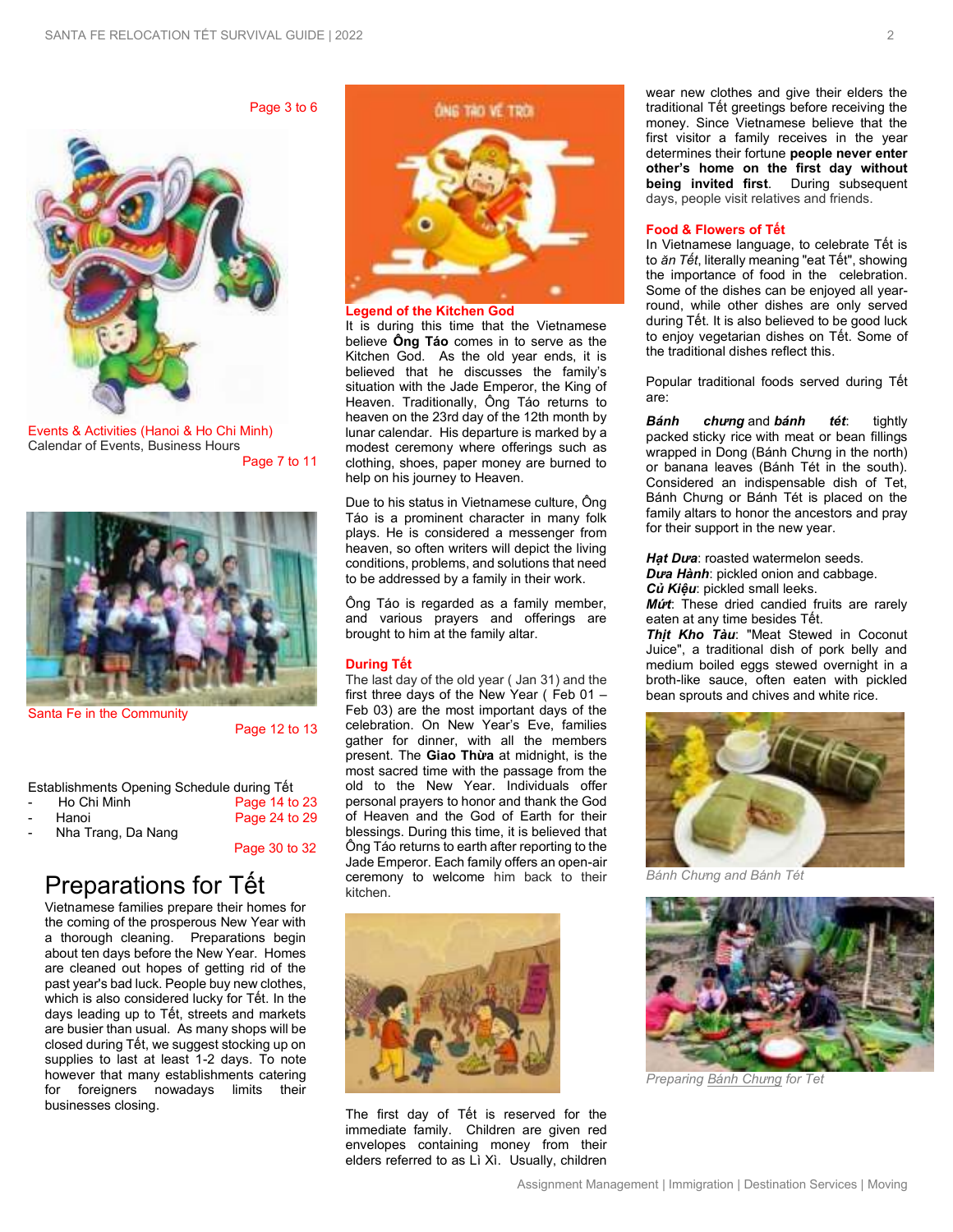

*Hạt Dưa, Hat Bí, Hạt Hướng Dương hạt điều, nho khô(roasted seeds).*



*Mứt (dried fruit)* 



*Thịt Kho Tàu (meat* stewed in coconut juice)



*A typical meal offering to ancestors.*

Vietnamese families traditionally lay out a tray of 5 fruits at the altar called "Mâm Ngũ Quả". The fruits are colorful and meaningful. Asian mythology, the world is made of five basic elements: metal, wood, water, fire and earth. The plate of fruits on the family alter at New Year is one of the several ways to represent this concept. It also represents the desire for good crops and prosperity.



*Fruit offering in the North include kumquats, bananas, oranges and Buddha hands.* 



*Fruit offering in the South include custard apples, coconuts, papayas, mango and goolar fig. In Vietnamese they are "Cầu ,Dừa, Đủ , Xoài, Sung" which in the South literally is a prayer to "have enough to use" in the New Year.* 



*Ben Binh Dong Flower Market (open from 20th of lunar December)* 

Similar to the pine tree for Christmas holiday in the West, Vietnamese also use many kinds of flowers and plants to decorate their homes for the holiday. Traditional plants include the **Hoa Đào** (Peach Blossom), **Hoa Mai** (Ochna Integerrima) and **Cây Quất** (Kumquat Tree). These plants represent coziness and

prosperity. Other flowers may be displayed too.

### Tết-tiquette **Share Your Lì Xì**

**Lì Xì**, "Lucky money" is given by the older and superior, to the younger and subordinate. Parents and grandparents, aunts and uncles, give lucky money to children. People give money to their friends' children, teachers give lucky money to students, and Management gives lucky money to employees.



Lì Xì or Lucky Money is given in little red envelopes that you can buy in bookstores or on the streets. It should be given during the first few days of the New Year, but it is also possible to give a little before and after this time. It is traditionally important to give new bank notes, which are considered luckier for the recipients.

The amount of Li Xi can be from VND 50,000 to 500,000. Depending on the relationship between the giver and receiver, you may wish to give more or less.

For full-time staff VND 200,000 to 500,000, for other staff (ie. trash collector, shared security, etc…) VND 100,000 to 200,000. You may also give Li Xi to their children, VND 50,000 to 100,000

#### **Bonus Time**

If you have household helpers, drivers, gardeners etc., it is expected at this time to pay their salaries as well as Lì Xì and/or bonus. The bonus is determined by how long they have been working for you and of course if you are happy with their services. In general, if the employee has been working for you for more than one year the bonus starts from one month's salary and can be 2 or 3 months at your discretion. If the employee has been working for you for under a year you may prorate the bonus.

Before Tết begins, you give your staff their salary and their bonus (bonus in red envelope) and wish them a happy Tết time with their families. For Employers who have already paid staff bonuses at the end of the calendar or fiscal year then a smaller amount for Lì Xì should be given for good luck.

## New to Vietnam?

Tết is an exciting time for gift giving and family gatherings. However, if you are a foreigner in Vietnam, you are not obliged to participate and need only do what you prefer. Some may want to enjoy the quiet streets around this time and keep an eye on what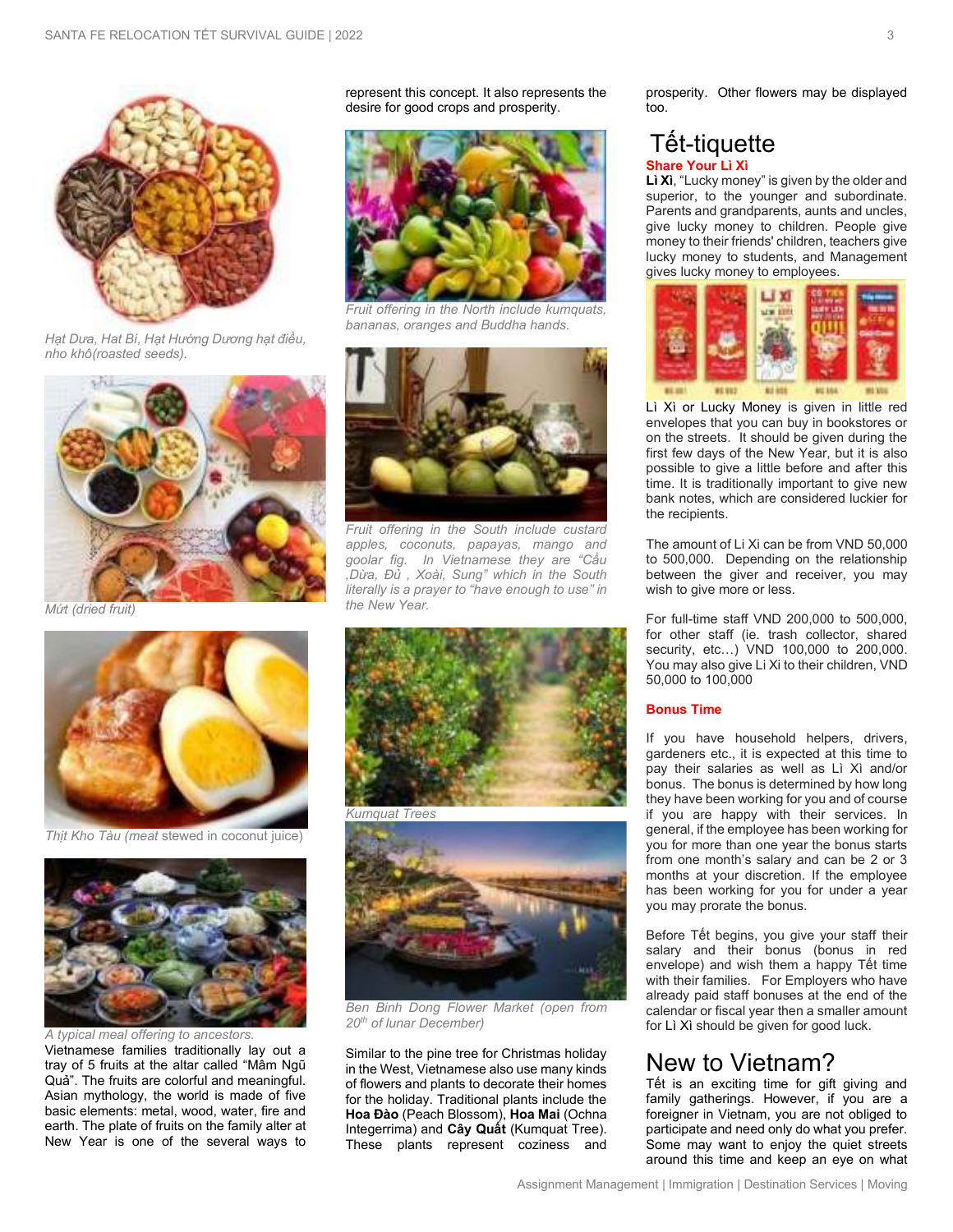shops and restaurants are open. For options and information on what to do in Ho Chi Minh City and Hanoi, read more in our Calendar of Events & Activities and our Opening Time Guide.

#### **Common Wishes for Tết**

- *Chúc Mừng Năm Mới* (Chook moong numb moi) - Happy New Year
- *Sống lâu trăm tuổi* (Sowng l-ow chrum thui) - Live to be 100 years old - used by children for elders.
- *An khang thịnh vượng* (Ang khang tinh vuong) - Security, good health, and prosperity
- *Vạn sự như ý* (Vant su nhu ee) May a myriad of things go according to your will
- *Sức khoẻ dồi dào* (Suok kewa yoi yao) Plenty of health
- **Cung hỉ phát tài** (Khung he fak th-ai) (from the Cantonese, Gung hay fat choy) Congratulations and be prosperous
- *Tiền vô như nước (*Th-ien voh nhu nhuk) May money flow in like water - used informally
- **Nhiều may mắn** (nhew maye manh) Good luck

#### **Dos and Please Don'ts and a Few Words of Caution**

• DO Learn the Vietnamese greetings. If you're going to be around for Tết, join the festivities by wishing other people a Happy New Year in Vietnamese.



- DO Give out Lì Xì. Your children can also be part of the most exciting part of the New Year – give out the red envelopes to them to bring good luck!
- DO Be mindful of your belongings when going out. This is the time of the year when individuals may be under pressure to have money for the holiday and some resort to stealing.
- DO Double-check your doors and windows before leaving your home. Make sure that everything is locked.
- DO Put your wallet, hand phone, car keys in safe place. Be extra mindful when near crowds.
- DON'T Set foot in anybody's home on the first day of Tết, unless invited (Tue, 1<sup>st</sup> of Feb this year). In many households, the father (or sometimes the whole family) is the first visitor. Many people and businesses will pick an auspicious date

and time to leave their homes and/or start their businesses.



- DON'T Refuse anything others give or wish during Tết.
- DON'T: when you visit the host house, if they have son/daughter under marriage ages, do not ask their children "when will you get married?". If they are already married, DON"T ask "When will you get baby?" .It's used to be very popular questions to all Vietnamese but it's changing now as it's considered impolite to ask those questions today.





#### **Local Taboos & Superstitions**

•

- Vietnamese people extend wishes of good health and fortune to their fellows and avoid mentioning their ancestors' birth names or past mistakes.
- Fill vessels of rice, water, salt in the home for a prosperous New Year.



• All debts should be paid at this time.

- If you cry on New Year's Day, you will cry through the year. Therefore, children are tolerated and are not spanked.
- Shooting off firecrackers on New Year's Eve is a way of sending out the old year and welcoming in the New Year.
- Go to the pagoda to pick young buds from trees or plants and display them in your home to welcome good fortune.



Sweeping or dusting should not be done on New Year's Day for the fear that good fortune will be swept away.



• Washing one's hair should not be done on New Year's Day as it will wash away the good luck of the New Year.

mirript out too.

- Haircuts should be avoided on New Year's Day as you will be cutting your luck.
- Avoid wearing black and white as it is associated with funerals and death, therefore bad luck. These colors are often worn at funerals in Vietnam and therefore people are supposed to avoid wearing them on the first days of the year.



*Image by #lodyhelpfacebook and other sources from internet.*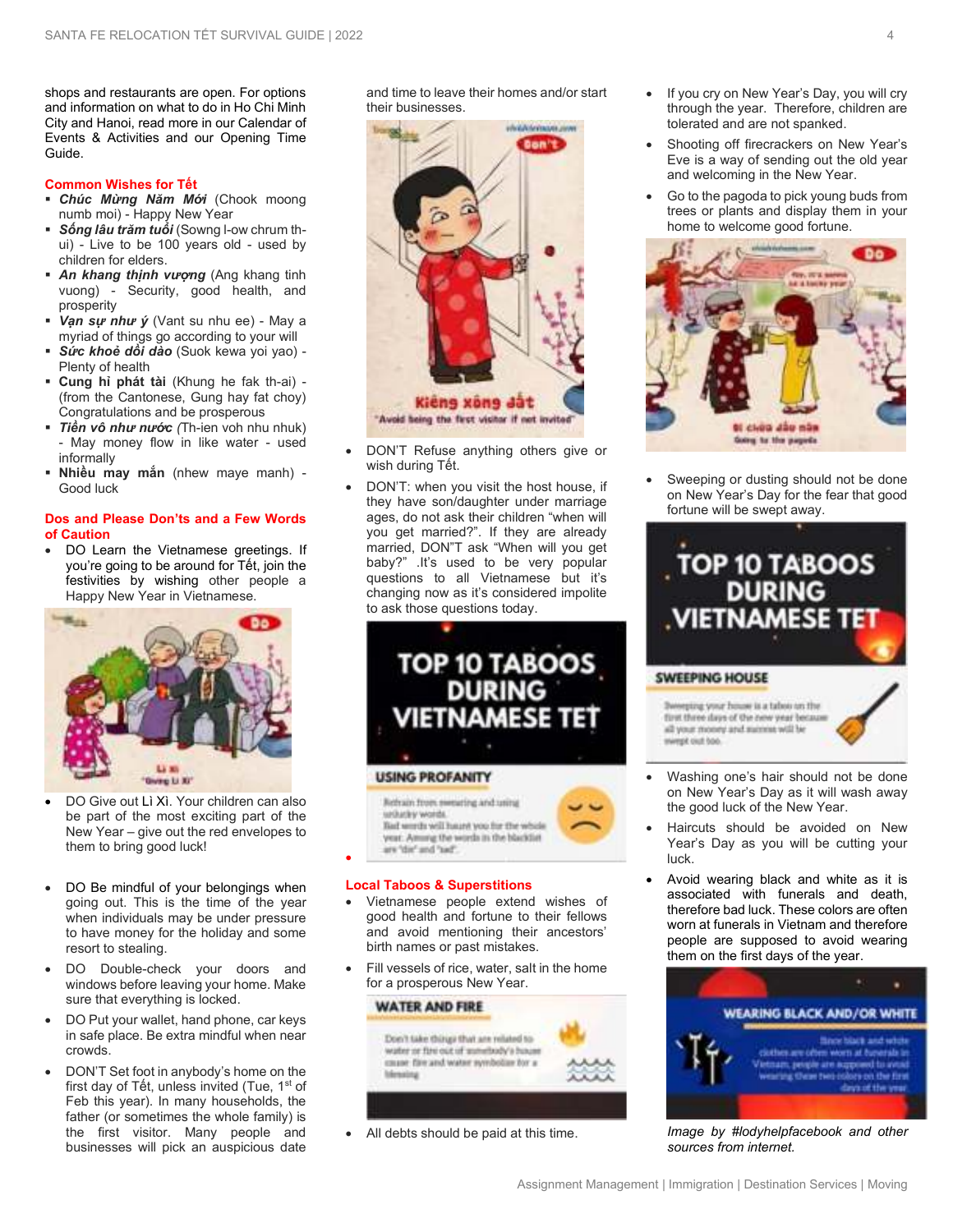

luck such as Duck as it is thought as stupid, Squid because of the black ink, and Shrimps because it move backwards

## Tết Gift Giving

•

Gift giving is a popular Tết custom and is an important occasion for building and<br>maintaining social ties. Much of the maintaining social ties. celebration of Tết centers around good luck, and everything is done with this in mind.



#### **What to give for Tết?**

Giving gifts in Vietnam during the Tết holiday should focus on the Vietnamese symbols of good luck such as new clothes for children, peach branches or anything red.

Wine, tea, cookies, chocolates are widely used as gifts.

Here are among the most popular gifts given:

#### **Hoa Mai & Hoa Đào Flowers**

Live, blooming flowers symbolize the rebirth that will take place in the coming spring and fruit blossoms symbolize the start of the cycle that will result in a new crop of fruit later in the year. These two distinct flowers are widely sold and purchased during Tết. The spectacular yellow flowers of the **Hoa Mai** (ochna integerrima) make it very popular in southern Vietnam.



*Hoa Mai (Ochna Intergerrima)* 

**Hoa Đào** (peach blossom) is more common in the North as it can grow in the dry and cold weather. It is used to ward off evil spirits during the Tết celebrations.



*Hoa Đào (Peach Blossom)* 

#### **Kumquat Tree**

Like a "family tree", the Kumquat plant<br>symbolically represents the many symbolically represents the many generations of a household. The fruits are grandparents, the flowers are parents and the buds and green leaves are children. Kumquat plants are carefully selected for their symmetrical leaves, color and shape of fruit.



*Cây Quất (Kumquat Tree)* 

Remember, when buying plants, you should purchase them closer to the holiday as the plants should be fresh and bloom for Tết.

#### **Wine & Gift Baskets**

Historically wine was kept in pottery gourds and was believed to contain the essence of heaven and earth, nowadays; those old gourds are replaced by modern wine bottles. The meaning and tradition of giving wine has remained unchanged. It takes a lot of time for wine to ferment and distil; so wine is highly appreciated by Vietnamese. Nevertheless, drinking wine can make people feel warm and energetic, which are exactly what people wish for their upcoming year.



#### **Red Items**

Red symbolizes good luck, prosperity, joyfulness and contentment. During Tết one can see the color red everywhere, from the ornaments, lucky envelopes, to the clothes of the elderly on the first days of the New Year. Whichever gifts you plan to give, place a priority on the red and yellow (gold) and avoid dark colors.

#### **Lucky colors**

Lucky color in the year of the Tiger is Brown which symbolizes prudence. Wearing brown clothes will make you look more reliable to your business partners. . The Tiger is the third zodiac sign from the Lunar calendar.

#### **Greeting Cards**

Similar to western culture, greeting cards are also given for this holiday. Typical greeting cards are printed in vivid colors like red or yellow and with distinctive images such as apricot and peach blossom, sticky rice cake etc…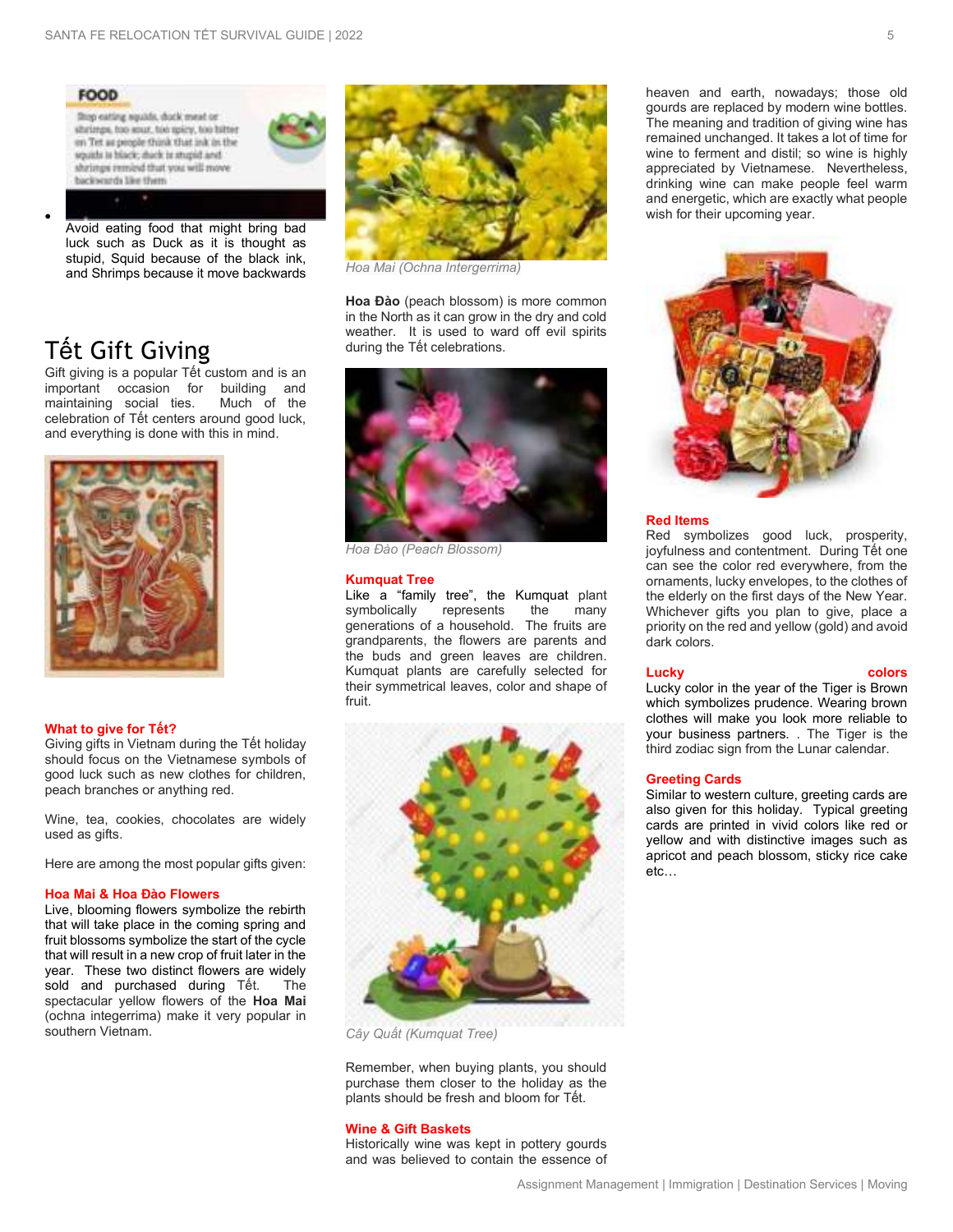

#### **What NOT to give for Tết?**

Several gifts are considered taboo, including watches, clocks (associated with death); knives, scissors, forks (cutting good luck) anything black (ink, coffee), anything related to fire (lighter) and handkerchiefs (as it symbolizes tears and sweat in the New Year).

#### **Did you KNOW that?**

#### **Vietnamese Zodiac Signs – Legend Stories**

In Vietnamese tradition, it is widely known that each year is "sponsored" respectively by one of the twelve animals of the Vietnamese zodiac: the first one is the rat, then comes the buffalo, followed sequentially by the tiger, cat, dragon, snake, horse, goat, monkey, rooster, dog, and lastly, the pig. Every twelve years, the sponsorship goes back to the same animal. Let's take a closer look at the legend stories behind these creatures.



#### **The Rat**

The Jade Emperor organized the race that animals were supposed to swim across the river, and the first 12 finishers would take a place on the calendar. The cat and the rat, being lazy, decided to ride on the back of the water buffalo. Shortly before reaching the

other side, the two-faced and deceitful rat pushed the cat into the raging river, quickly hopped off to the finish line and obviously became the first animal of the zodiac list.

#### **The Buffalo**

It is said that the gracious water buffalo was about to be the fastest one, but he was way too naive when agreeing to help the rat and the cat across the river. The rest of the story, as has been mentioned earlier, explained the reason why the buffalo just the second one after the rat. The rat pushed the cat down to the river and jumped off the head of the buffalo when they neared the finish line and crossed first. Therefore, the buffalo was pensive to be the later.

#### **The Tiger**

Even the great strength could not help the tiger become the winner as the currents of the raging river were too strong. Finally, he came in crossing the finish line huffing and puffing.

#### **The Cat**

This zodiac made its 4th after being betrayed by the rat in the Great Race. While crossing the river on the water buffalo's back, the cunning rat pushed the cat into the river to guarantee its 1st place. Since then, the cat and the rat have been implacable enemies.

#### **The Dragon**

Why was a legendary dragon with the ability to fly not in the first position? The answer is that he was busy helping a village of farmers by creating heavy rains to irrigate a local village suffering from severe drought. That's why the dragon made it in 5th place.

#### **The Snake**

The snake was another scheming animal because it nested itself into the hoof of the horse. When the horse neared the finish line, he popped out scaring the horse and so became the 6th one.

#### **The Horse**

The horse with all its power crossed the river by itself. However, it didn't notice the snake hiding in its hoof. Being scared half to death causing, the horse made it in 7th place.





Being a slow swimmer, the goat decided to make a deal with the monkey and the rooster forming a team to cross the river. After being informed by the rooster about a raft floating nearby in the marshy grasslands, the goat cut through the weeds and grass with its sharp teeth and helped the monkey pull the raft out of the river. Happily, all three of the animals rode the raft across the river to the finish line.

#### **The Monkey**

Its story is the same as the goat's.

#### **The Rooster**

Its story is the same as the goat's.

#### **The Dog**

Although being a great swimmer, the dog was still on the bottom of the list because of its playfulness and excitement in enjoying the river. He had so much fun that he nearly forgot the on-going race and finally made it in 11th place.

#### **The Pig**

The reason the pig ended up at the end of the great race was that it stopped a bit to eat a huge meal and then fell asleep. When he woke up, he realized he was still in a race and in panic, ran into the finish line.

*Source: govietnam.tours* 



 *Year of The Tiger - 2022*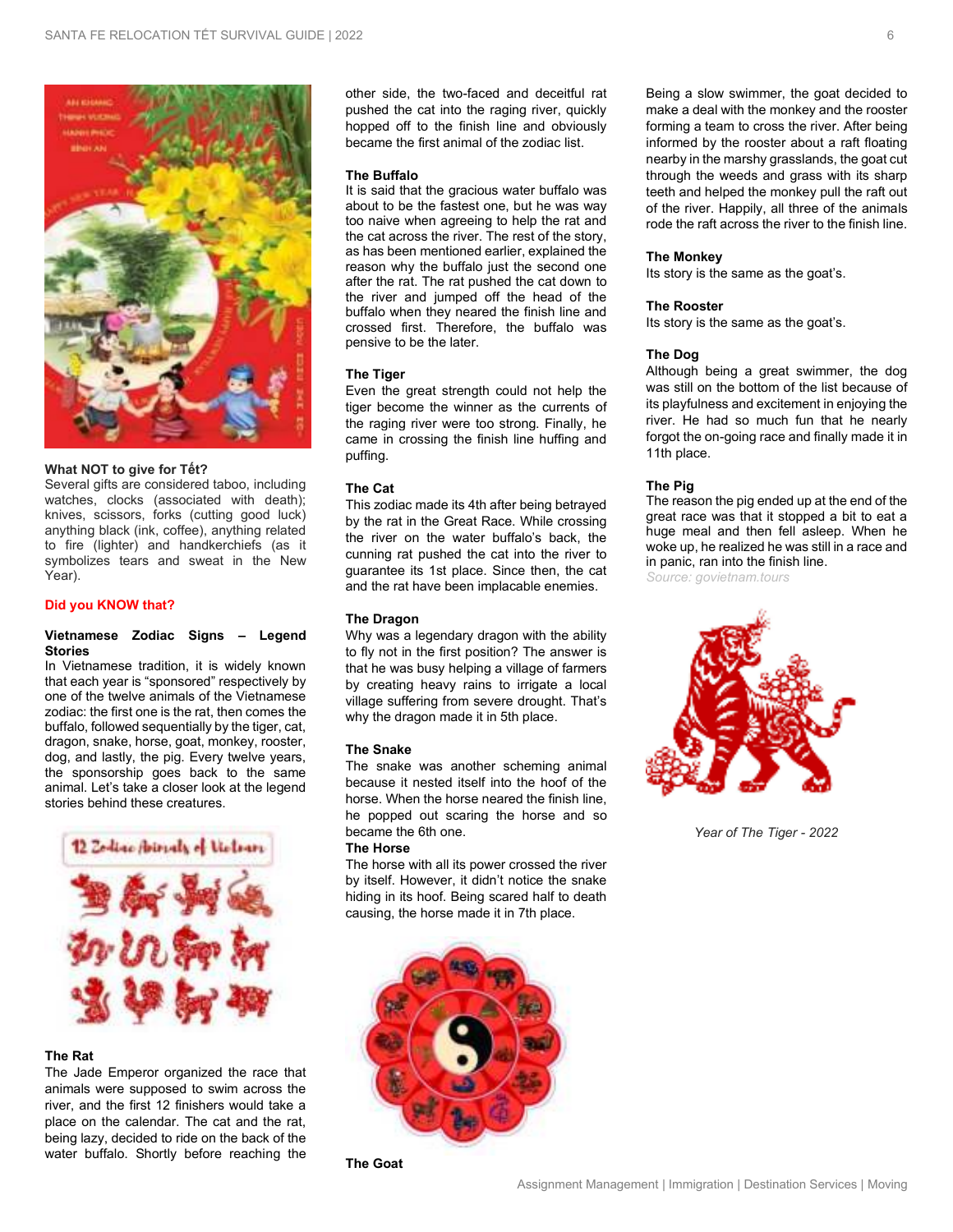## Events & Activities

*Information shared are correct at the time of printing however it might change following Covid applicable regulations.*

#### **Ho Chi Minh City**



*Flower Display on Nguyen Hue Street in Ho Chi Minh City* 

**Youth Cultural House 16 Jan to 31 Jan** at 4 Pham Ngoc Thach – Dist. 1. Popular with locals especially on special occasions/holidays.

- Vietnamese Calligraphy.
- Flower decoration on street with 145 yellow flowers of the Hoa Mai (ochna integerrima)
- Traditional Vietnamese food
- Lion dance, drum performances, music shows and more...
- **Tết Flower Markets**: **25 Jan to 12 noon 31 Jan** located in more than 174 places in Ho Chi Minh city, the biggest ones are at 23/9 Park (Pham Ngu Lao Street near Ben Thanh Market, Dist.1), Gia Dinh Park (corner of Nguyen Kiem Street and Nguyen Thai Son Street, Binh Thanh Dist.) and Le Van Tam Park (corner of Hai Ba Trung Street and Dien Bien Phu Street, Dist.3). and Phu My Hung, District 7

One of the oldest flower markets that are popular with locals is the Ben Binh Dong Flower Market, District 8. The flowers here are brought from Mekong Delta to HCMC by boat and sold on the riverside.

- **Crescent Flower Street** : from **28 Jan to 04 Feb** at the Crescent Mall, Dist. 7, with traditional country Vietnamese food and flower market and Vietnamese traditional music performance every night. The **Flower market in Crescent Mall** will be from **25 Jan to 31 Jan**
- **Tết Flower Festival**: from **6.30pm 27 Jan to 5.30pm 06 Feb** at Tao Dan Park (55C Nguyen Thi Minh Khai Street, Dist. 3) include flower/ bonsai/ fish exhibition area, traditional festival area (games, calligraphy), souvenir area with music and traditional martial arts performance. Free entry tickets
- **Xuân Flower Festival**: from 08 Jan till 06 Feb at Novaland Gallery 2 Bis Nguyen Thi Minh Khai, District 1, with multiple events and activities for traditional Tết Vietnam.

**Book Street Festival**: from **29 Jan to 04 Feb** at Mac Thi Buoi – Nguyen Hue – Ngo Duc Ke street, Dist.1.

**Annual Flower Street**: displays will be up from **7pm, 29 Jan and**  from 08am to 5pm every day till 04 Feb on Nguyen Hue Street. . This year the tiger- mascot of year 2022 will be moved to center of the street instead of the beginning of the street as usual.



*Burning incense in Chinese Temple District 5 (a piece of paper Is attached to the incense; prayer writes name of the deceased or those who they are praying for).*

- **Amusement Parks**: Dam Sen Park corner of Hoa Binh Street and Lac Long Quan Street, Dist. 11; Dai Nam Park - Thu Dau Mot Town in Binh Duong Province; Suoi Tien Park – Ha Noi Highway in Dist. 9. All locations will have many special performances.
- **Cinemas** will remain open. Check their web pages for viewing times (www.lottecinemavn.com) (www.galaxycine.vn) [\(www.lottecinemavn.com\)](http://www.lottecinemavn.com/) [\(www.cgv.vn/en\)](http://www.cgv.vn/en) [\(http://bhdstar.vn/en\)](http://bhdstar.vn/en)

| Fireworks:<br>Year's<br>Eve<br>New<br>Lunar |  |
|---------------------------------------------|--|
|---------------------------------------------|--|

Due to Covid-19 situation, Ho Chi Minh city authority has cancelled fireworks this year



*Firework on New Year Eve in Dist. 1*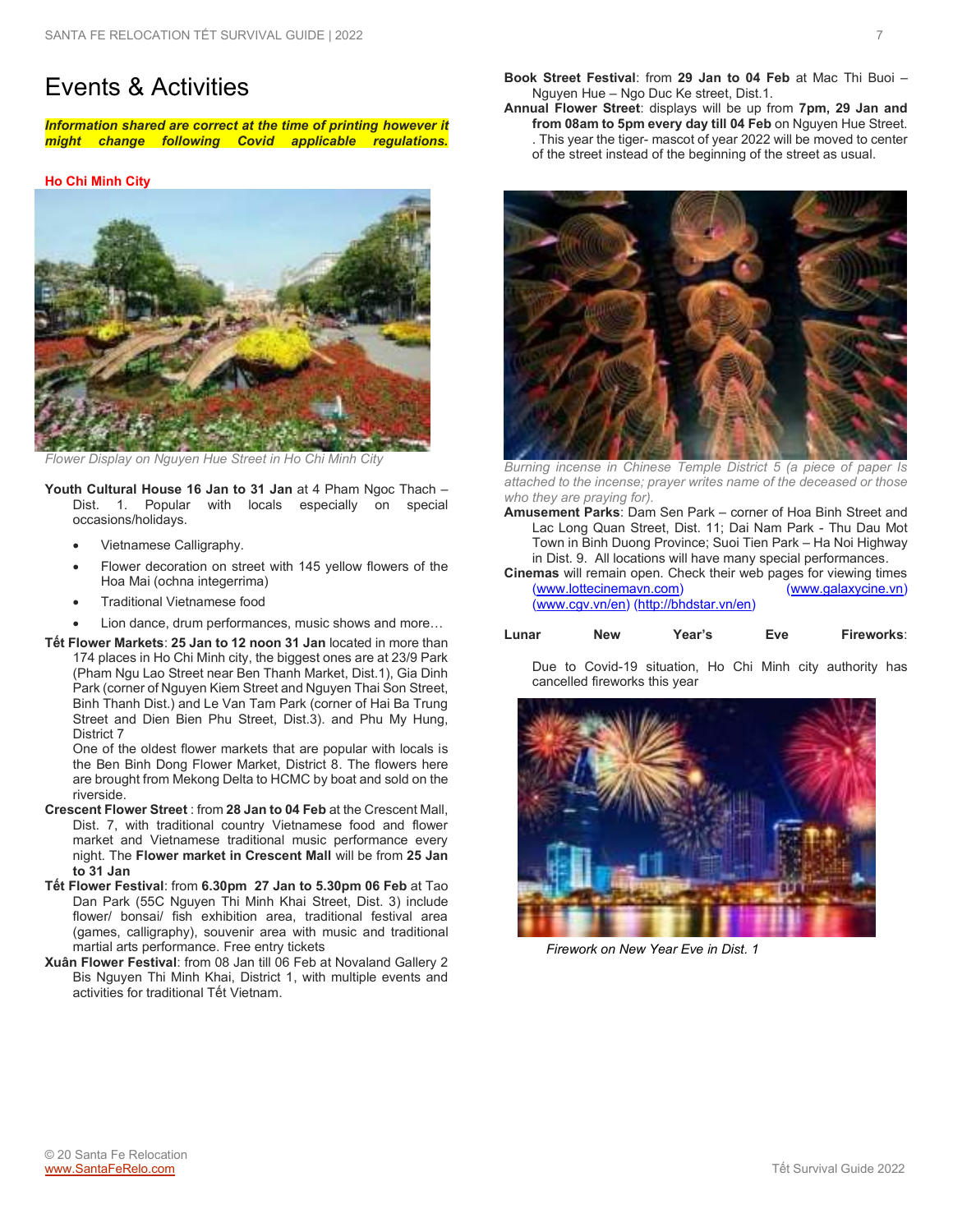## **NEW YEAR CALENDAR EVENT HCMC**

| <b>Sunday</b>                                                                                                                                                        | <b>Monday</b>                                                                                                                                                                       | <b>Tuesday</b>                                                                                            | Wednesday                                                                         | <b>Thursday</b>                                                                                             | <b>Friday</b>                                                                                                                          | <b>Saturday</b>                                                                                                                                     |
|----------------------------------------------------------------------------------------------------------------------------------------------------------------------|-------------------------------------------------------------------------------------------------------------------------------------------------------------------------------------|-----------------------------------------------------------------------------------------------------------|-----------------------------------------------------------------------------------|-------------------------------------------------------------------------------------------------------------|----------------------------------------------------------------------------------------------------------------------------------------|-----------------------------------------------------------------------------------------------------------------------------------------------------|
| 16 Jan<br><b>Youth Cultural House</b>                                                                                                                                | 17 Jan<br>Youth Cultural House                                                                                                                                                      | 18 Jan<br><b>Youth Cultural House</b>                                                                     | 19 Jan<br><b>Youth Cultural</b><br>House                                          | 20 Jan<br><b>Youth Cultural</b><br>House                                                                    | 21 Jan<br><b>Youth Cultural</b><br>House                                                                                               | 22 Jan<br><b>Youth Cultural House</b>                                                                                                               |
| 23 Jan<br><b>Youth Cultural House</b>                                                                                                                                | 24 Jan<br>Youth Cultural House                                                                                                                                                      | 25 Jan<br><b>Flower Markets</b><br>Youth Cultural House                                                   | 26 Jan<br><b>Flower Markets</b><br><b>Youth Cultural</b><br>House                 | 27 Jan<br><b>Flower Festival</b><br><b>Flower Markets</b><br><b>Youth Cultural</b><br>House                 | 28 Jan<br><b>Crescent Flower</b><br><b>Street</b><br><b>Flower Festival</b><br><b>Flower Markets</b><br><b>Youth Cultural</b><br>House | 29 Jan<br><b>Crescent Flower</b><br><b>Street</b><br>Flower Street (D.1)<br><b>Flower Festival</b><br><b>Flower Markets</b><br>Youth Cultural House |
| 30 Jan<br><b>Crescent Flower</b><br><b>Street</b><br>Flower Street (D.1)<br><b>Flower Festival</b><br><b>Flower Markets</b><br><b>Youth Cultural</b><br><b>House</b> | 31 Jan<br><b>Crescent Flower</b><br><b>Street</b><br>Flower Street (D.1)<br><b>Flower Festival</b><br><b>Flower Markets</b><br><b>Youth Cultural House</b><br><b>NEW YEAR'S EVE</b> | 1 Feb<br><b>Crescent Flower Street   Crescent Flower</b><br>Flower Street (D.1)<br><b>Flower Festival</b> | 2 Feb<br><b>Street</b><br><b>Flower Street</b><br>(D.1)<br><b>Flower Festival</b> | 3 Feb<br><b>Crescent Flower</b><br><b>Street</b><br><b>Flower Street</b><br>(D.1)<br><b>Flower Festival</b> | 4 Feb<br><b>Crescent Flower</b><br><b>Street</b><br><b>Flower Street</b><br>(D.1)<br><b>Flower Festival</b>                            | 5 Feb<br><b>Flower Festival</b>                                                                                                                     |
| 6 Feb<br><b>Flower Festival</b>                                                                                                                                      |                                                                                                                                                                                     |                                                                                                           |                                                                                   |                                                                                                             |                                                                                                                                        |                                                                                                                                                     |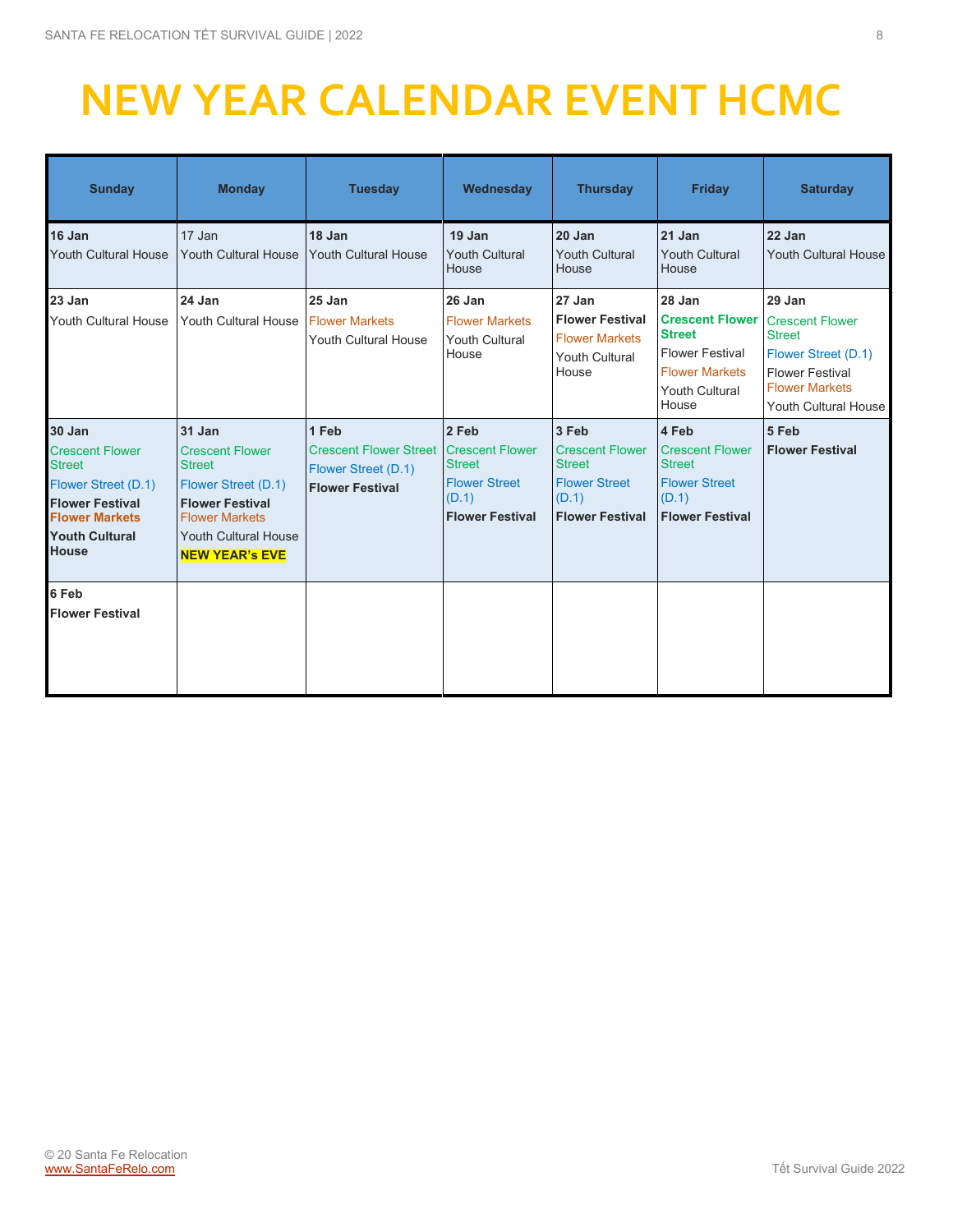### **Hanoi City**



**Tết Flower Markets:** Hanoi city has organized 78 Spots of Spring flower market for Lunar New Year 2022. It started to run on January 12th and will be on display through January 31st. Flower markets are in Hang Luoc, Hang Ruoi, Hang Khoai, Hang Ma, Phung Hung, Thong Nhat Park, Tuoi Tre Park, Lac Long Quan, Quang Ba, Duong Buoi, Quang Ba, Hoan Kiem.

#### **Activities:**

- ✓ **Flower street "Home Hanoi Xuan"** will open from 22 January to 06 February 2022 at Splendora, An Khanh, Hoai Duc, Hanoi. Home Hanoi Xuan Street also recreates the image of delicate Hanoi through cultural and artistic activities connecting the heritage from the past to the present, introducing the old Tet style in the flow of life. Modern life like Hanoi Street food village, Bat Trang pottery village, Chuong village conical hat, Dong Ho painting, ethnic cake, calligraphy or ethnic music performance, water puppetry with close, cohesive folk games.
- Van Mieu-Quoc Tu Giam (the Temple of Literature) will host a calligraphy festival from 01 February with many activities to preserve and promote the beauty of the Vietnamese calligraphy culture.
- The Imperial Citadel of Thang Long exhibit space re-enacts traditional Tet rituals and customs, a space of worship, calligraphy arts, and others. Due to the pandemic, the exhibition will be displayed online from 25 January.
- ✓ **The Perfume Pagoda**, an intangible cultural heritage, will open for tourism from 02 February; on this day, visitors will have a free entry ticket for sightseeing. Due to Covid 19, on 06 February, the pagoda will cut off the festival part; only the incense-offering ceremony will remain. The Three Jewels Worshiping Ceremony activities to pray for people's peace.
- Hanoi Studio Gallery exhibits Tet Art 2022 collections to light a joyful and festive atmosphere for art lovers from 10<sup>th</sup> January to  $25<sup>th</sup>$  January. The collection created by 17 artists stands out for its variety of materials, styles, and price.
- ✓ **Vietnam National Village for Ethnic Culture and Tourism** held a program named "**Packing Banh Chung with the poor to celebrate Tet**" from 21st January to 24th January. The activities aim to introduce domestic and international tourists to the traditional Vietnamese Tet celebration.
- The National Archives Centre N<sub>1</sub> from 14<sup>th</sup> January to 15<sup>th</sup> March held many activities. It exhibited more than 100 old documents and rare images of the famous Vietnamese festival. "**Tet Xua**" focuses on three main themes to reflect the unique culture of Vietnamese people on the Tet holiday.

#### **Performance**:

- Perfume Pagoda: Huong Son Commune, My Duc Dist, Hanoi.
- ✓ **Hanoi Studio Gallery**: 13 Tràng Tiền, Hoàn Kiếm, Hà Nội
- ✓ **Vietnam Museum of Ethnology**: Nguyen Van Huyen St, Cau Giay Dist, Hanoi.
- ✓ **Flower Street**: Mailand Hanoi City urban Splendora Urban Area, North An Khanh, Hoai Duc, Hanoi.
- ✓ **Vietnam National Village for Ethnic Culture and Tourism**: Dong Mo, Son Tay town, Viet Nam
- **National Archives Centre N1**: 5 Vu Pham Ham st., Yen Hoa ward, Cau Giay Dist, Hanoi

#### **Entertainment:**

Cinemas will be closed due to the pandemic till further notice Kitchen God broadcast on 20:10 31 January 2022 Brighten Vietnam 2022 of ODE Group on 21:50 31 January 2022 The Laugh Gala on 20:00 02 February 2022



*Ông Đồ (Calligraphy Artist)* 

#### **Lunar New Year's Eve Fireworks**:

Due to Covid-19, Hanoi has cancelled fireworks performance for this year.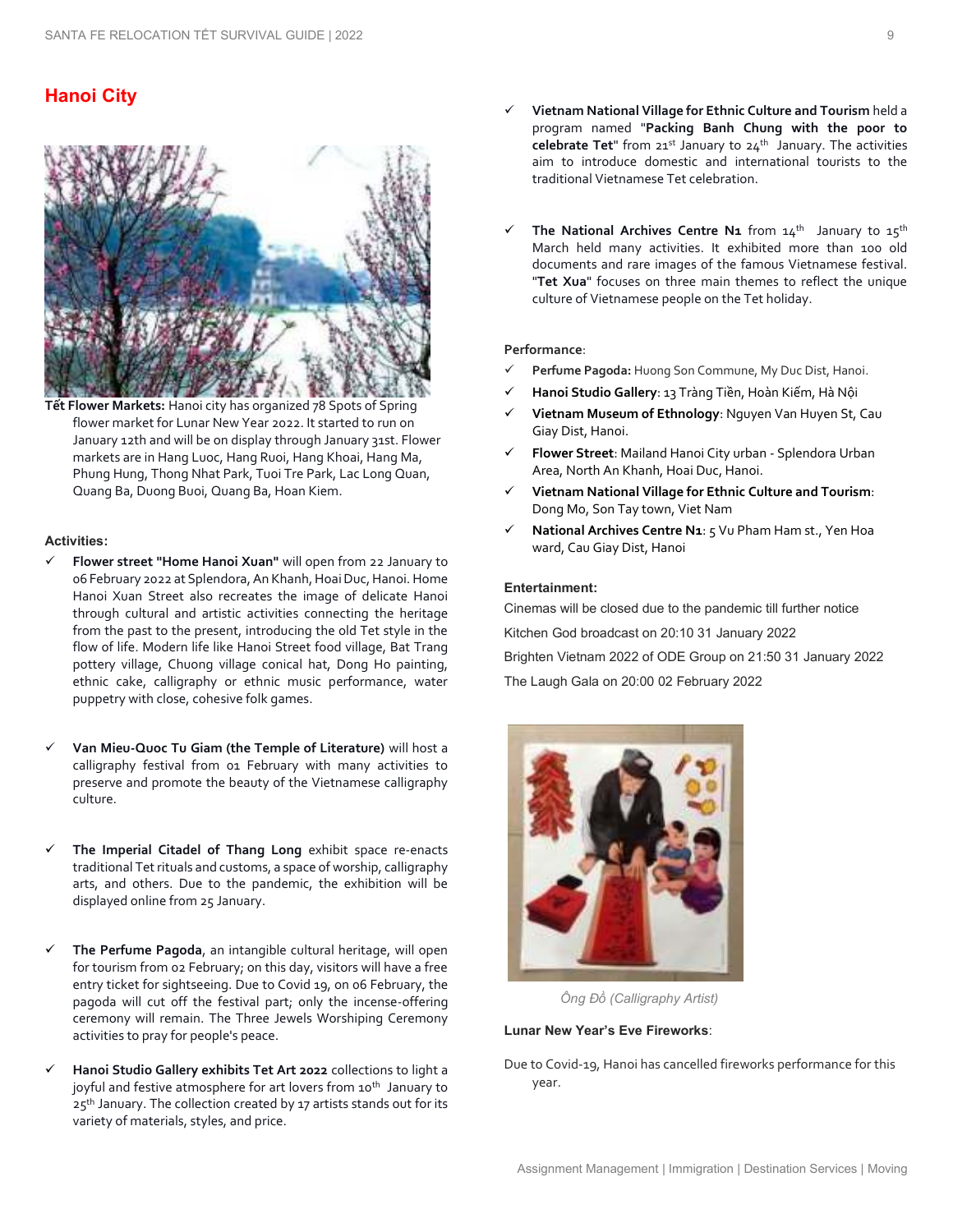

- Each year, seven days before Tet, locals release small carp into freshwater.
- The carp serves as the vehicle for Ông Táo or the Kitchen God to travel
- to the Jade Emperor.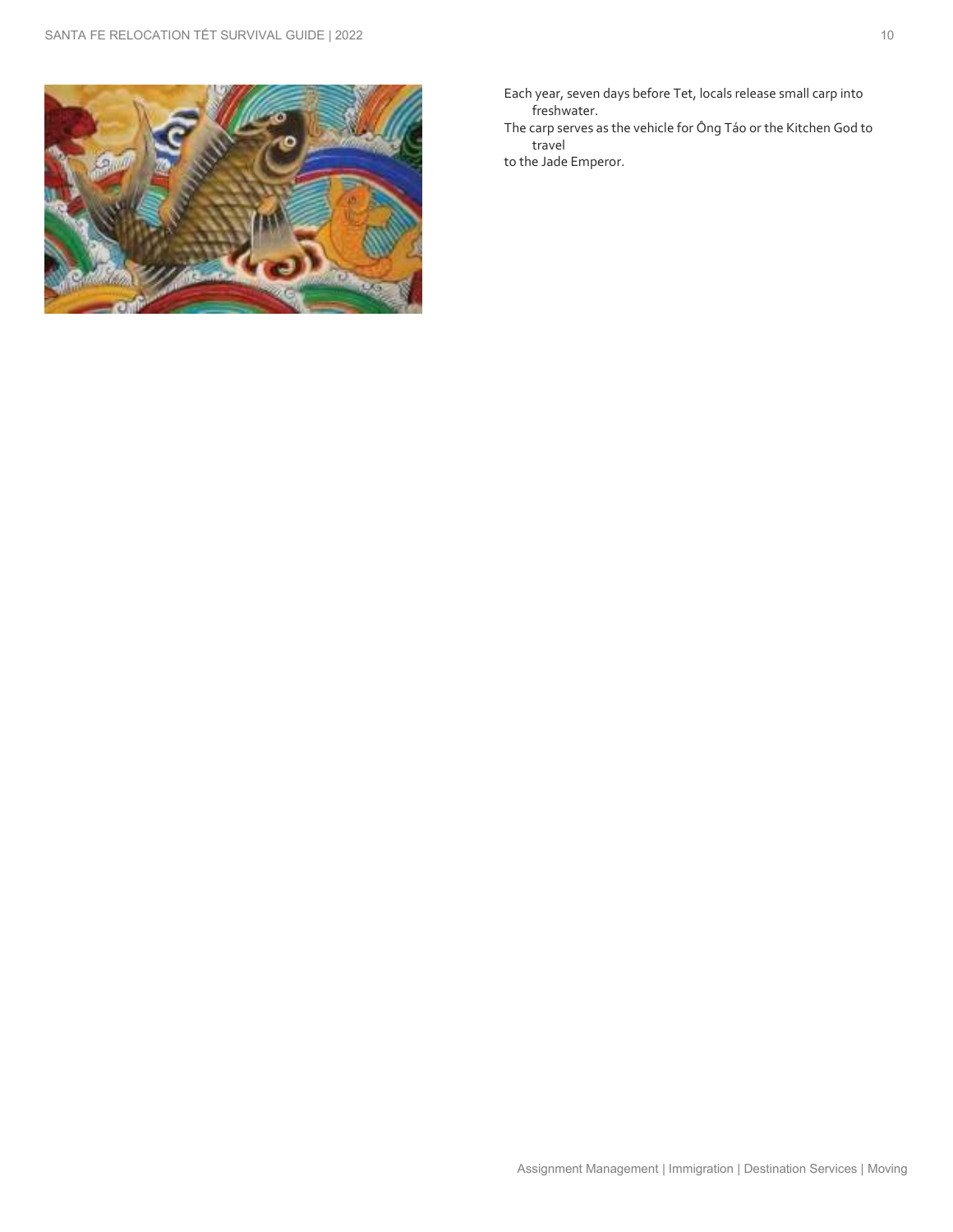## **NEW YEAR CALENDAR EVENT HANOI**

| <b>Tuesday</b>                                                                                                                                                        | Wednesday                                                                                                                          | <b>Thursday</b>                                                                     | <b>Friday</b>                                                                       | <b>Saturday</b>                                                                     | <b>Sunday</b>                                                                                                       | <b>Monday</b>                                                                                                                                                                 |
|-----------------------------------------------------------------------------------------------------------------------------------------------------------------------|------------------------------------------------------------------------------------------------------------------------------------|-------------------------------------------------------------------------------------|-------------------------------------------------------------------------------------|-------------------------------------------------------------------------------------|---------------------------------------------------------------------------------------------------------------------|-------------------------------------------------------------------------------------------------------------------------------------------------------------------------------|
| 25 Jan<br>Ông Táo or The<br><b>Kitchen God</b><br><b>Imperial Citadel of</b><br><b>Thang Long</b><br><b>Flower Markets</b><br>Home Hanoi Xuan<br>"Tet Xua" exhibition | 26 Jan<br><b>Home Hanoi Xuan</b><br><b>Flower Markets</b><br>"Tet Xua" exhibition                                                  | 27 Jan<br><b>Home Hanoi Xuan</b><br><b>Flower Markets</b><br>"Tet Xua" exhibition   | 28 Jan<br>Home Hanoi Xuan<br><b>Flower Markets</b><br>"Tet Xua" exhibition          | 29 Jan<br><b>Flower Markets</b><br>Home Hanoi Xuan<br>"Tet Xua" exhibition          | 30 Jan<br><b>Flower Markets</b><br>Home Hanoi Xuan<br>"Tet Xua" exhibition                                          | 31 Jan<br><b>Flower Markets</b><br>Home Hanoi Xuan<br>"Tet Xua" exhibition<br><b>Kitchen God show</b><br><b>Brighten Vietnam</b><br><b>2022 show</b><br><b>NEW YEAR'S EVE</b> |
| 01 Feb                                                                                                                                                                | 02 Feb<br><b>Temple of Literature</b><br>Home Hanoi Xuan<br><b>The Perfume</b><br>Pagoda<br>"Tet Xua" exhibition<br>The Laugh Gala | 03 Feb<br><b>Temple of</b><br>Literature<br>Home Hanoi Xuan<br>"Tet Xua" exhibition | 04 Feb<br><b>Temple of</b><br>Literature<br>Home Hanoi Xuan<br>"Tet Xua" exhibition | 05 Feb<br><b>Temple of</b><br>Literature<br>Home Hanoi Xuan<br>"Tet Xua" exhibition | 06 Feb<br>Temple of<br>Literature<br><b>Home Hanoi Xuan</b><br><b>The Perfume</b><br>Pagoda<br>"Tet Xua" exhibition | 07 Feb<br><b>Temple of</b><br>Literature<br>"Tet Xua" exhibition                                                                                                              |
| 08 Feb<br><b>Temple of</b><br>Literature<br>"Tet Xua" exhibition<br>15 Feb                                                                                            | 09Feb<br><b>Temple of Literature</b><br>"Tet Xua" exhibition<br>16 Feb                                                             | 10 Feb<br><b>Temple of</b><br>Literature<br>"Tet Xua" exhibition<br>17 Feb          | 11 Feb<br><b>Temple of</b><br>Literature<br>"Tet Xua" exhibition                    | 12 Feb<br><b>Temple of</b><br>Literature<br>"Tet Xua" exhibition                    | 13 Feb<br><b>Temple of</b><br>Literature<br>"Tet Xua" exhibition                                                    | 14 Feb<br><b>Temple of</b><br>Literature<br>"Tet Xua" exhibition                                                                                                              |
| <b>Temple of</b><br>Literature<br>"Tet Xua" exhibition                                                                                                                | <b>Temple of Literature</b><br>"Tet Xua" exhibition                                                                                | <b>Temple of</b><br>Literature<br>"Tet Xua" exhibition                              |                                                                                     |                                                                                     |                                                                                                                     |                                                                                                                                                                               |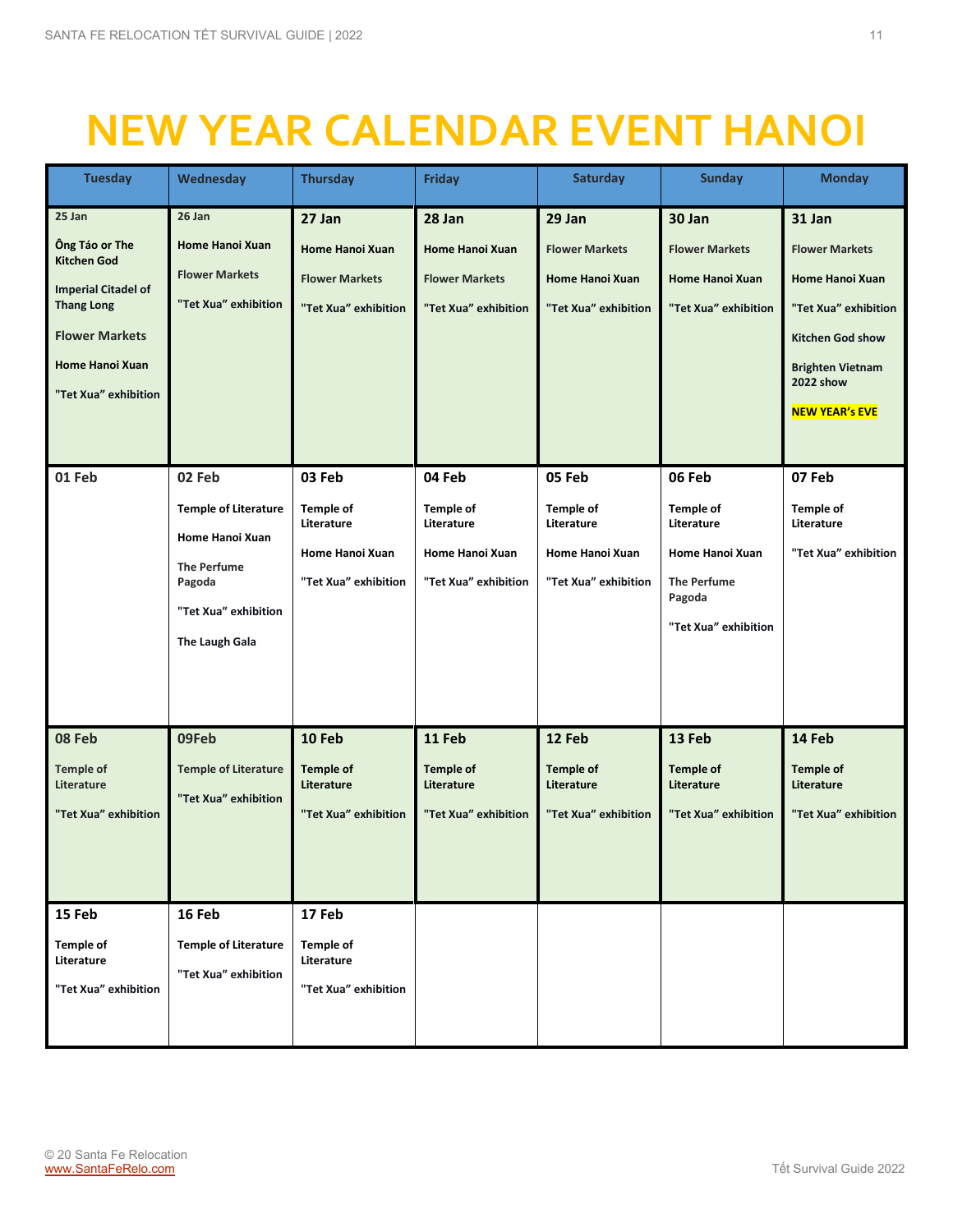### **Liked our guide? Tell us at** *[Vietnam@SantaFeRelo.com](mailto:Vietnam@SantaFeRelo.com)*

Feel free to download our General Director's contact by scanning below QR code with your smart phone.



The best way to figure out if your device can read QR Codes is to open your Camera app and point it steady for 2-3 seconds towards the QR Code you want to scan. Whenever scanning is enabled, a notification will appear. If nothing happens, you may have to go to your Settings app and enable QR Code scanning. If QR Codes isn't an option in your settings, your device unfortunately can't scan QR Codes natively. But don't worry, this only means you'll have to download a third-party QR Code reader app. then prompt QR website to open.

Click to open the notification and you can save the contacts on your phone

## Santa Fe Relocation in the **Community**

Santa Fe Relocation are proud supporters of International schools Bazaars: ISHCMC, BIS, EIS, Bill & Boule; as well as several Communities, 4<sup>th</sup> July picnic day of Amcham, French Consulate, orphanage, remote villages etc..

Reach out to us should you need kids' entertainment for your gatherings.

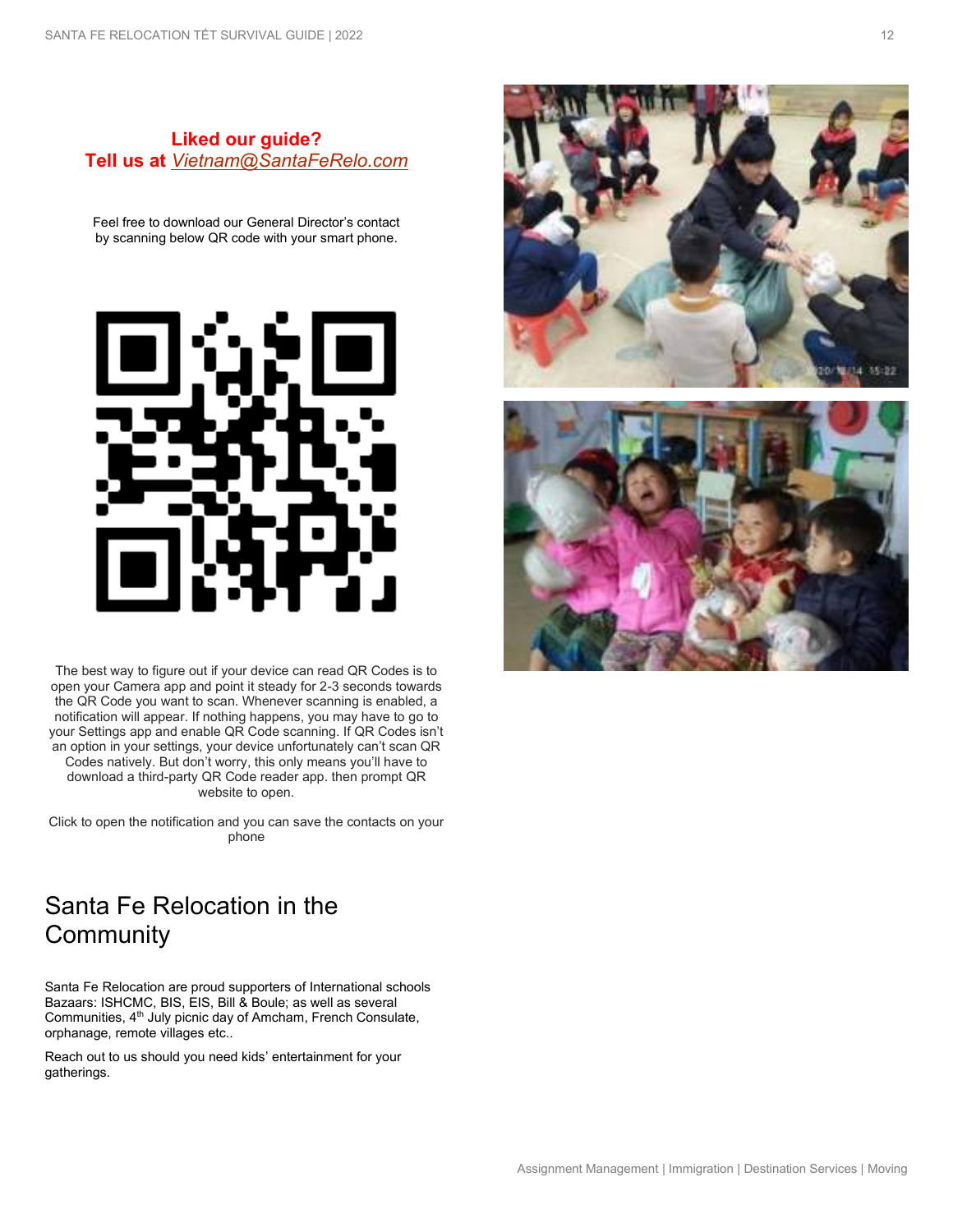## Human and Digital. Consistent and Compliant. Global and Local.



HCMC: +84 28 3933 0065<br>Hanoi: +84 24 3941 0805 +84 24 3941 0805 Vietnam@santaferelo.com **[www.santaferelo.com](http://www.santaferelo.com/)**

Santa Fe Relocation is a global mobility company specializing in managing and delivering high-quality relocation services worldwide. Our core competence is providing services that

help corporations and their employees relocate and settle in a new country. These services that are delivered to a consistently high standard, locally and globally, and managed through our own operations around the world.

We enable people and organizations to work, live and thrive in new places around the world.

## We are Santa Fe. We make it easy.

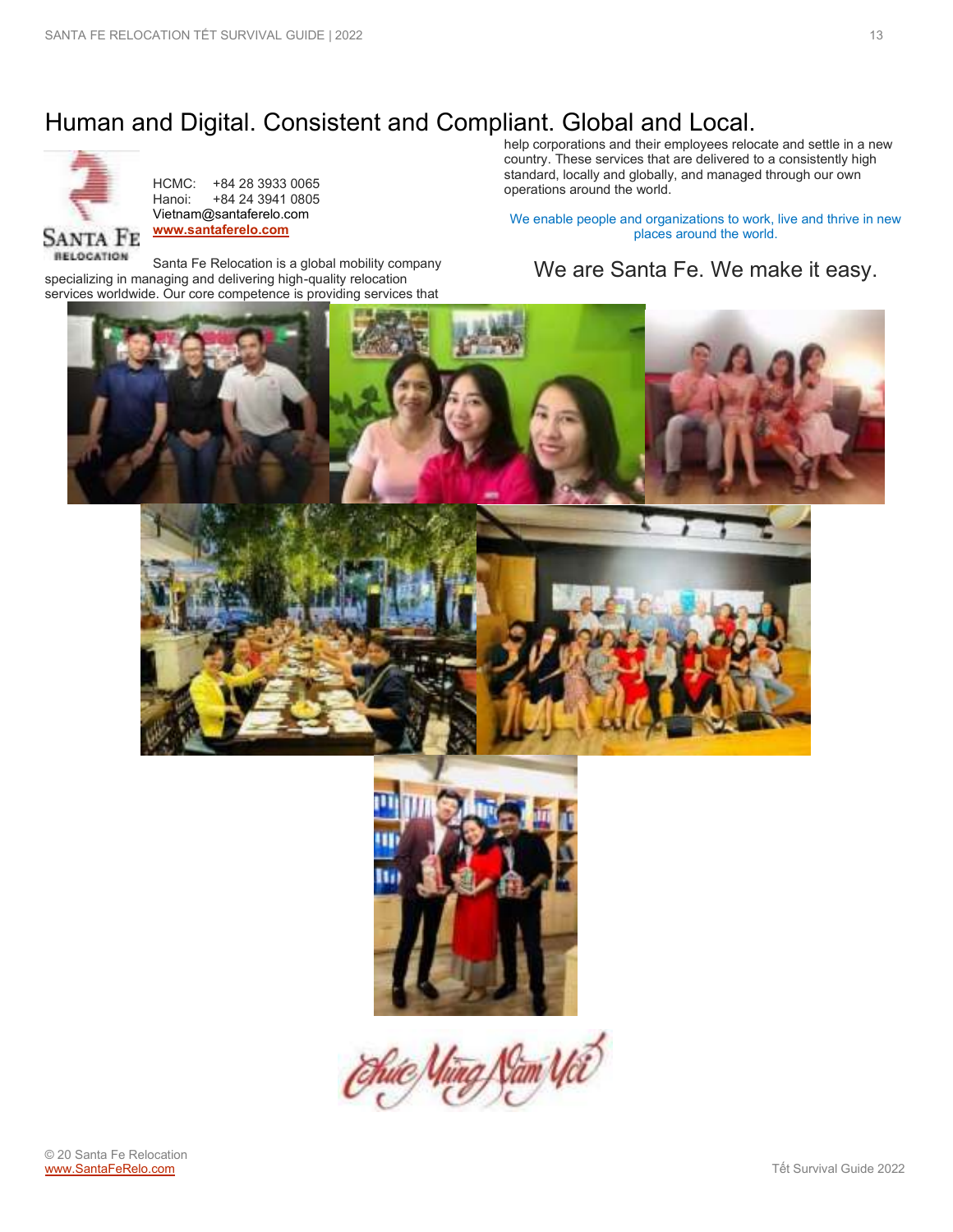#### **HO CHI MINH City Opening Hours 2022**



*We tried our best to include your favorite establishments but we might have missed a few. Please give us your feedbac[k Vietnam@santaferelo.com.](mailto:Vietnam@santaferelo.com)*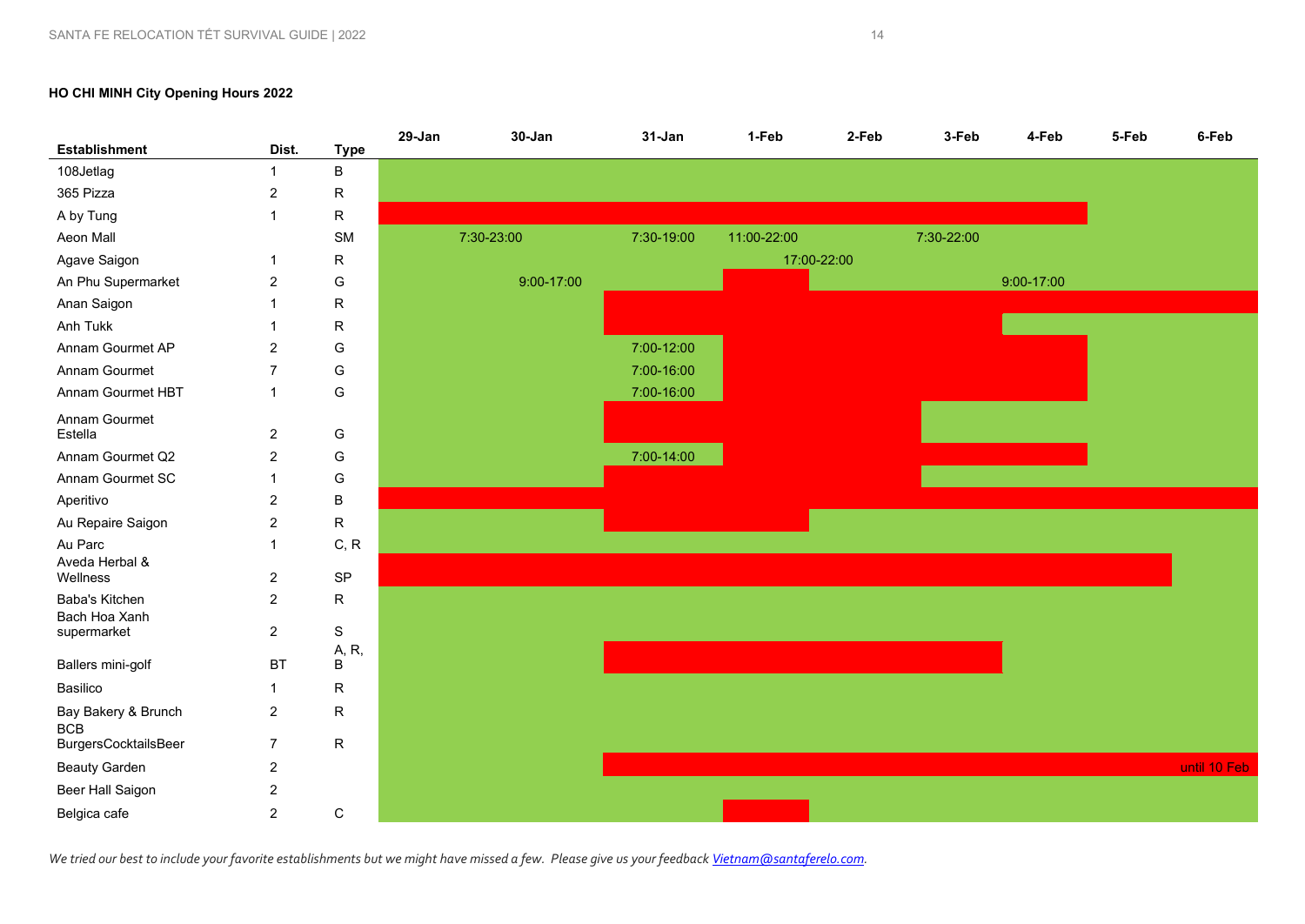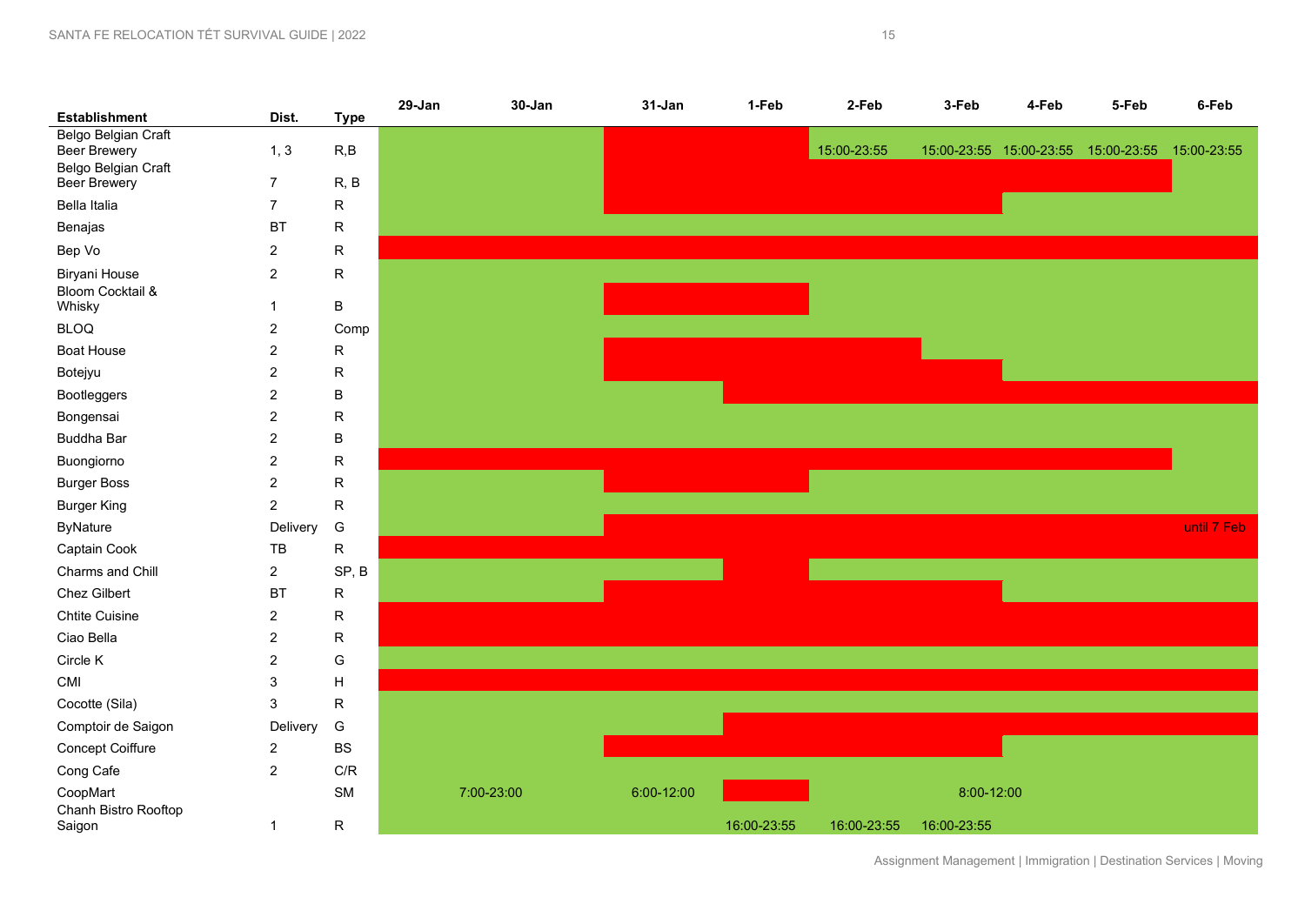

Assignment Management | Immigration | Destination Services | Moving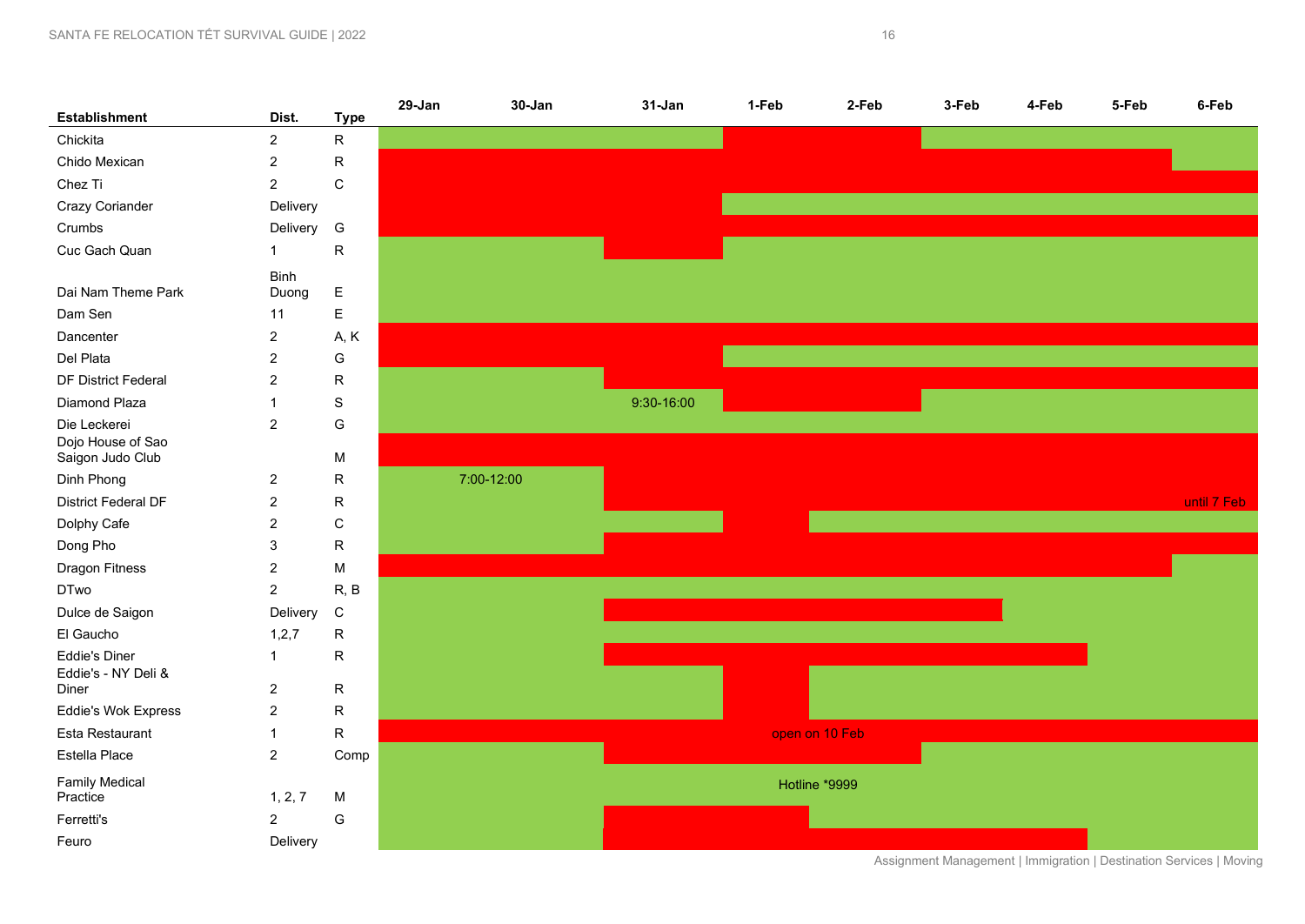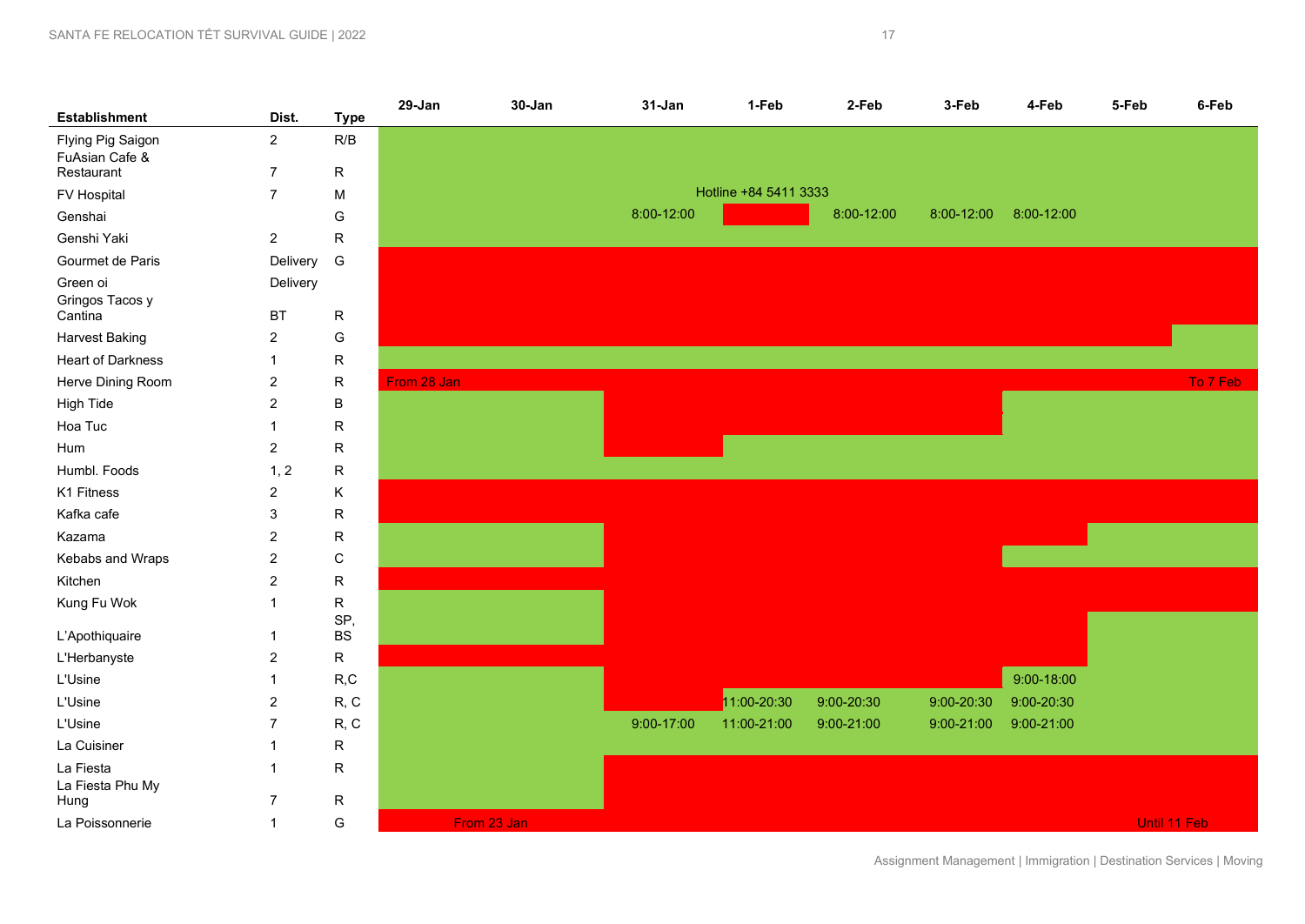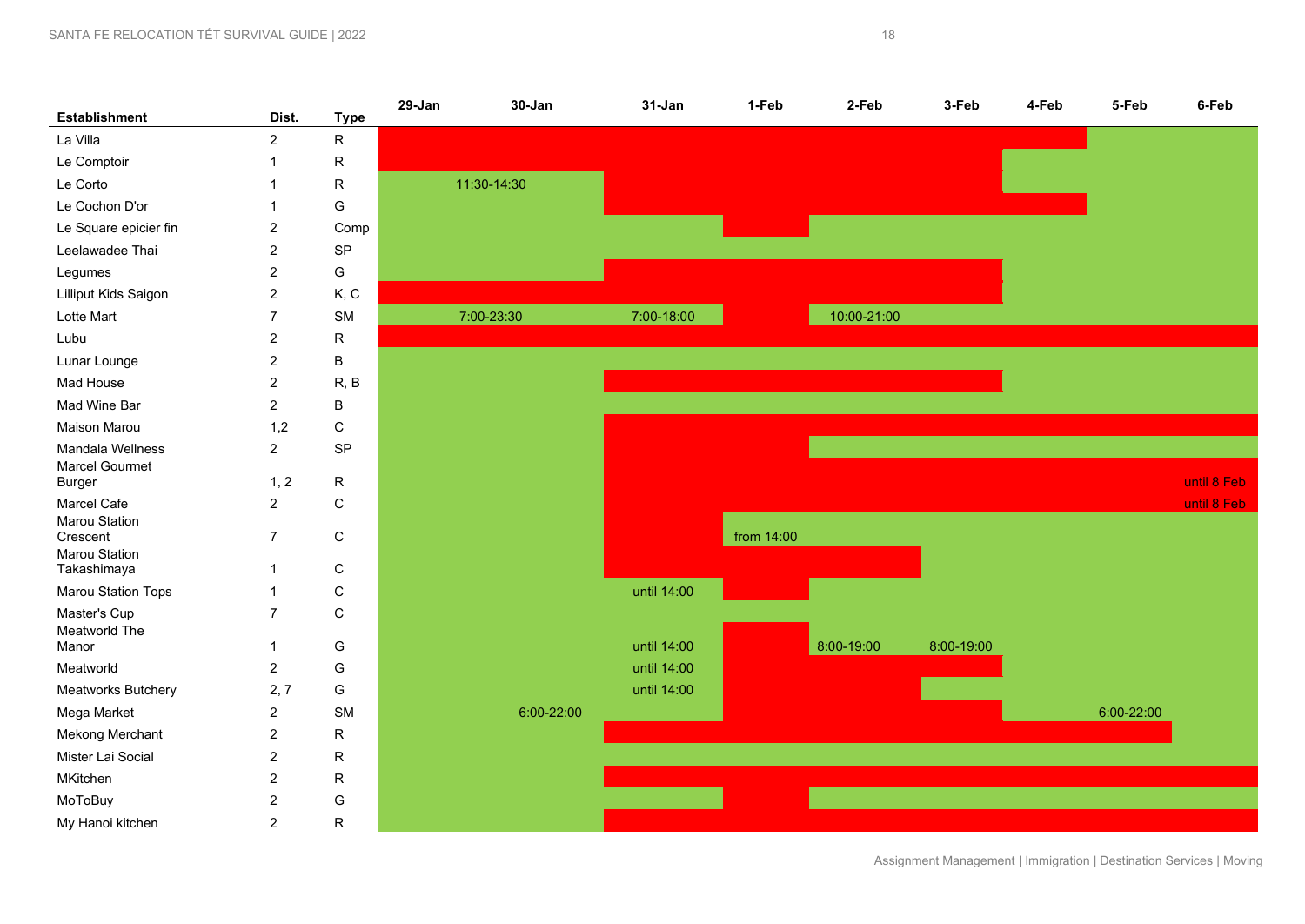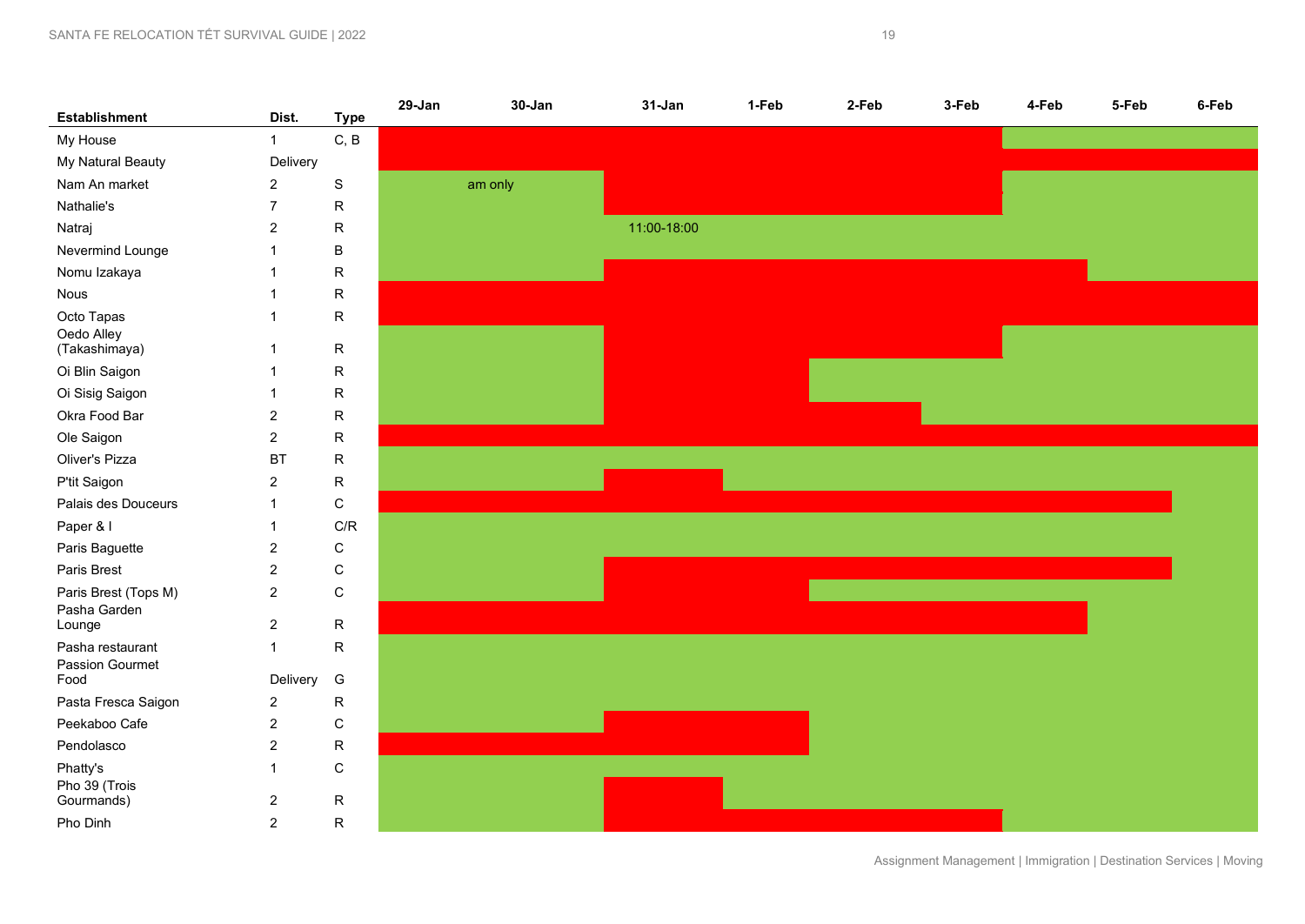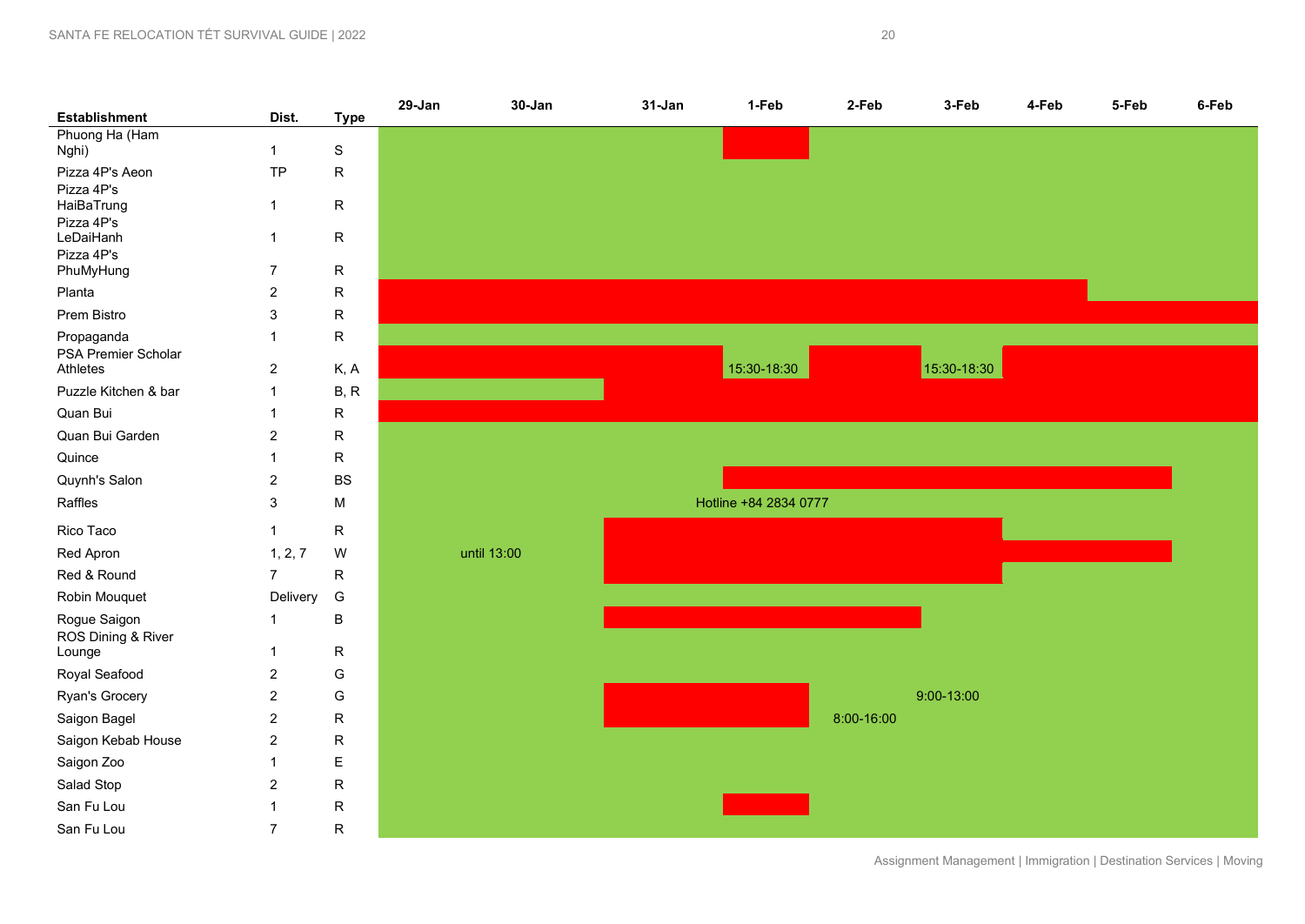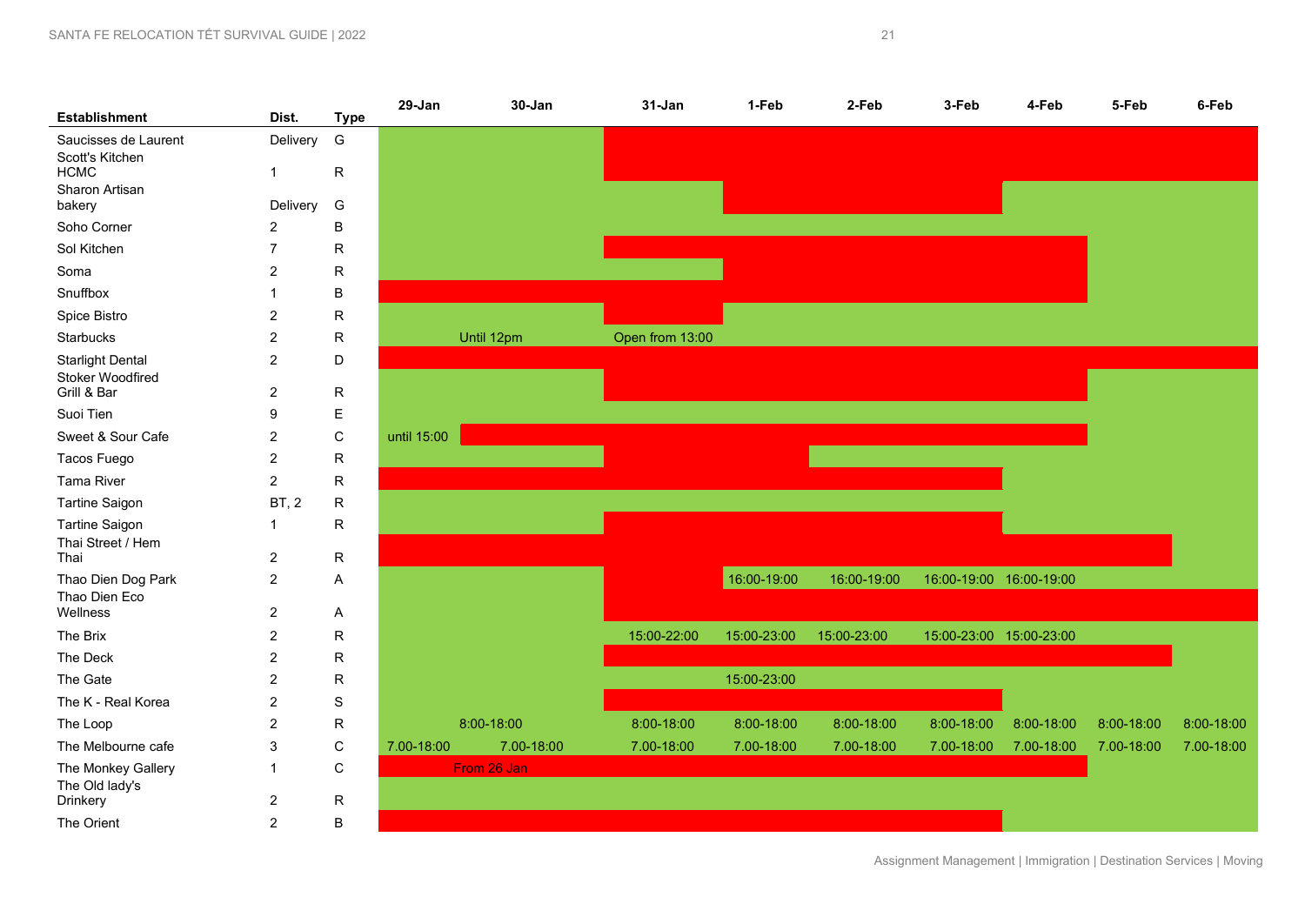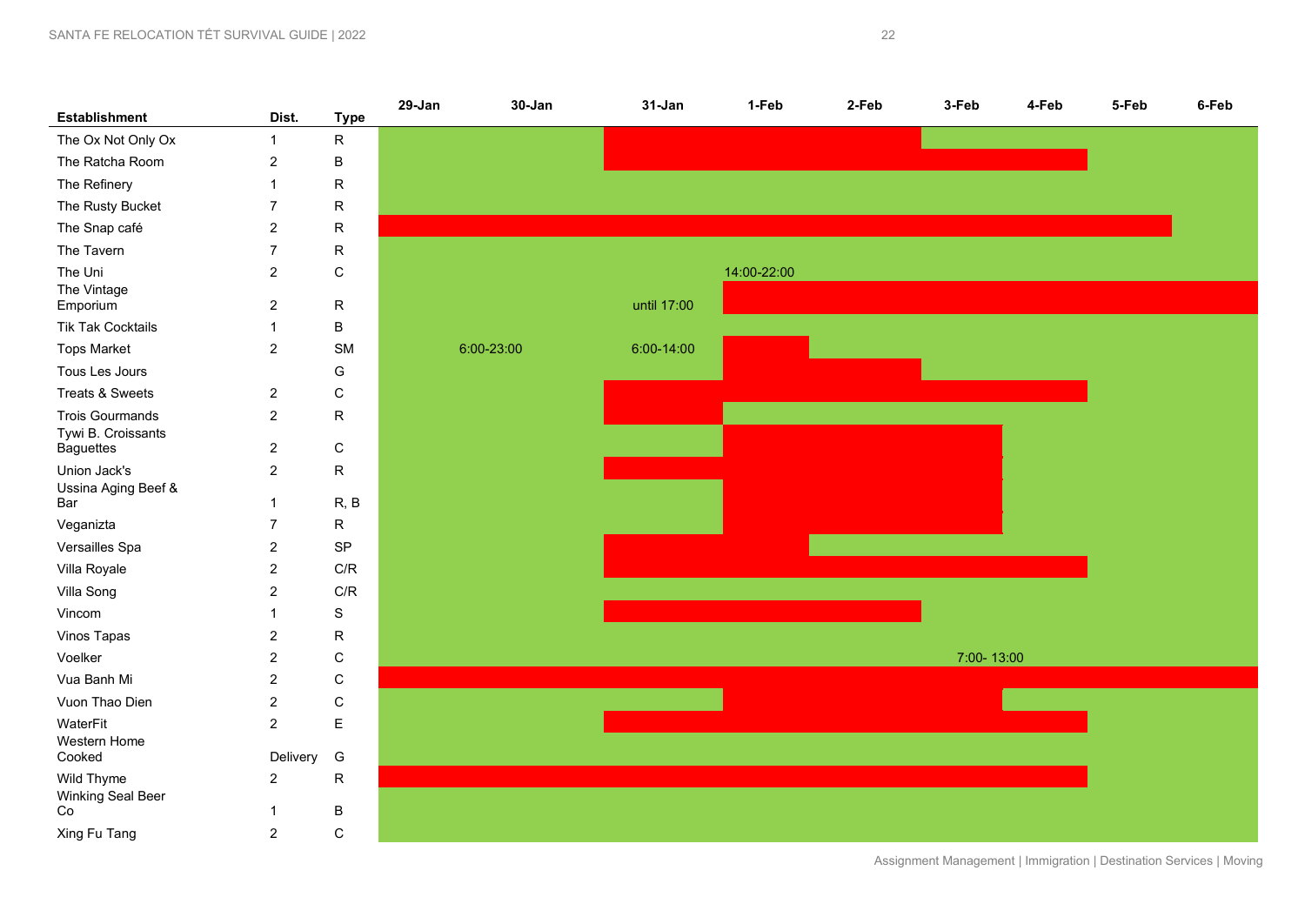|                                                    |                |              | 29-Jan | 30-Jan | 31-Jan                 | 1-Feb | 2-Feb | 3-Feb | 4-Feb                 | 5-Feb | 6-Feb |
|----------------------------------------------------|----------------|--------------|--------|--------|------------------------|-------|-------|-------|-----------------------|-------|-------|
| <b>Establishment</b>                               | Dist.          | <b>Type</b>  |        |        |                        |       |       |       |                       |       |       |
| Yazawa Saigon                                      | 3              | R            |        |        |                        |       |       |       |                       |       |       |
| Yo Yummy Oi                                        | $\overline{2}$ | R            |        |        |                        |       |       |       |                       |       |       |
| Zeroism                                            | $\overline{2}$ | $\mathsf{C}$ |        |        |                        |       |       |       |                       |       |       |
| <b>Westcoast Dental</b><br>Hotline<br>+84772643599 |                | D            |        |        |                        |       |       |       |                       |       |       |
| <b>TYPES</b>                                       |                |              |        |        |                        |       |       |       |                       |       |       |
| $R =$ Restaurant                                   |                |              |        |        | SM= Supermarket        |       |       |       | $K =$ Kids Activities |       |       |
| $B = Bar$                                          |                |              |        |        | C= Cafes               |       |       |       | VET, Medical, Dental  |       |       |
| G = Grocery Store                                  |                |              |        |        | E= Entertainment       |       |       |       | $SP = Spa$            |       |       |
| $S =$ Shopping                                     |                |              |        |        | <b>BS=Beauty Salon</b> |       |       |       | $A =$ Activity        |       |       |
| <b>CLOSED</b>                                      |                |              |        |        | M=Health               |       |       |       | $D = D$ ental         |       |       |
| <b>OPEN</b>                                        |                |              |        |        | Comp=Complexe          |       |       |       |                       |       |       |

*We have printed out information received from establishments who provided to us their opening schedules. This listing is not comprehensive.* 

*Information shared are correct at the time of printing and it might be changed following Covid applicable regulations.* 

*Thanks to Facebook communities for the help in collating the information.* 

*Note we collate this guide every year for the community, so please do not hesitate to suggest places to add on to the list by emailing us at [Vietnam@SantaFeRelo.Com](mailto:Vietnam@SantaFeRelo.Com), Subject "Tet Survival Guide Listing" Establishments are encouraged to contact us 1 month before Lunar New Year so that we can arrange for them to be part of the Santa Fe Tet Survival Guide.*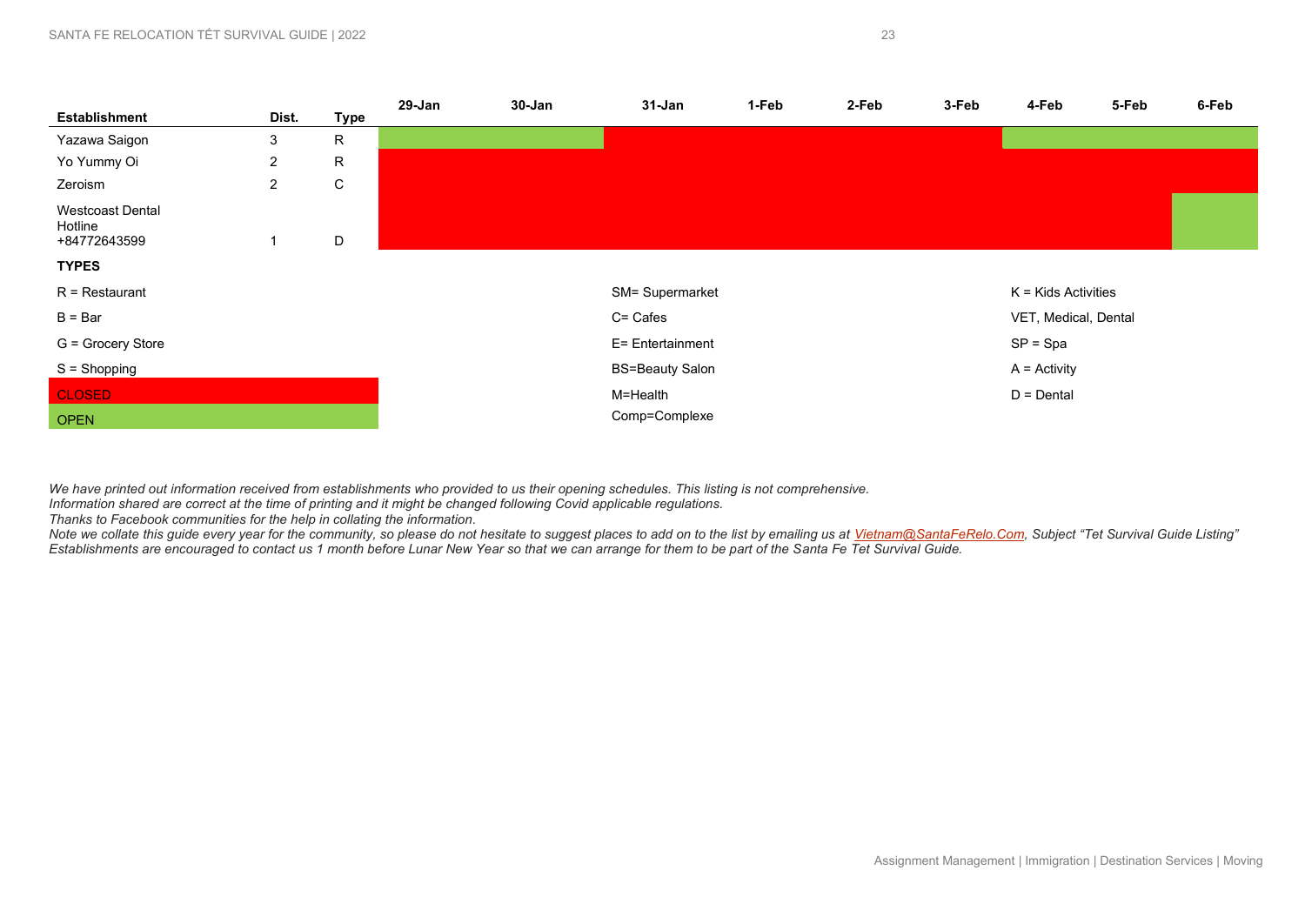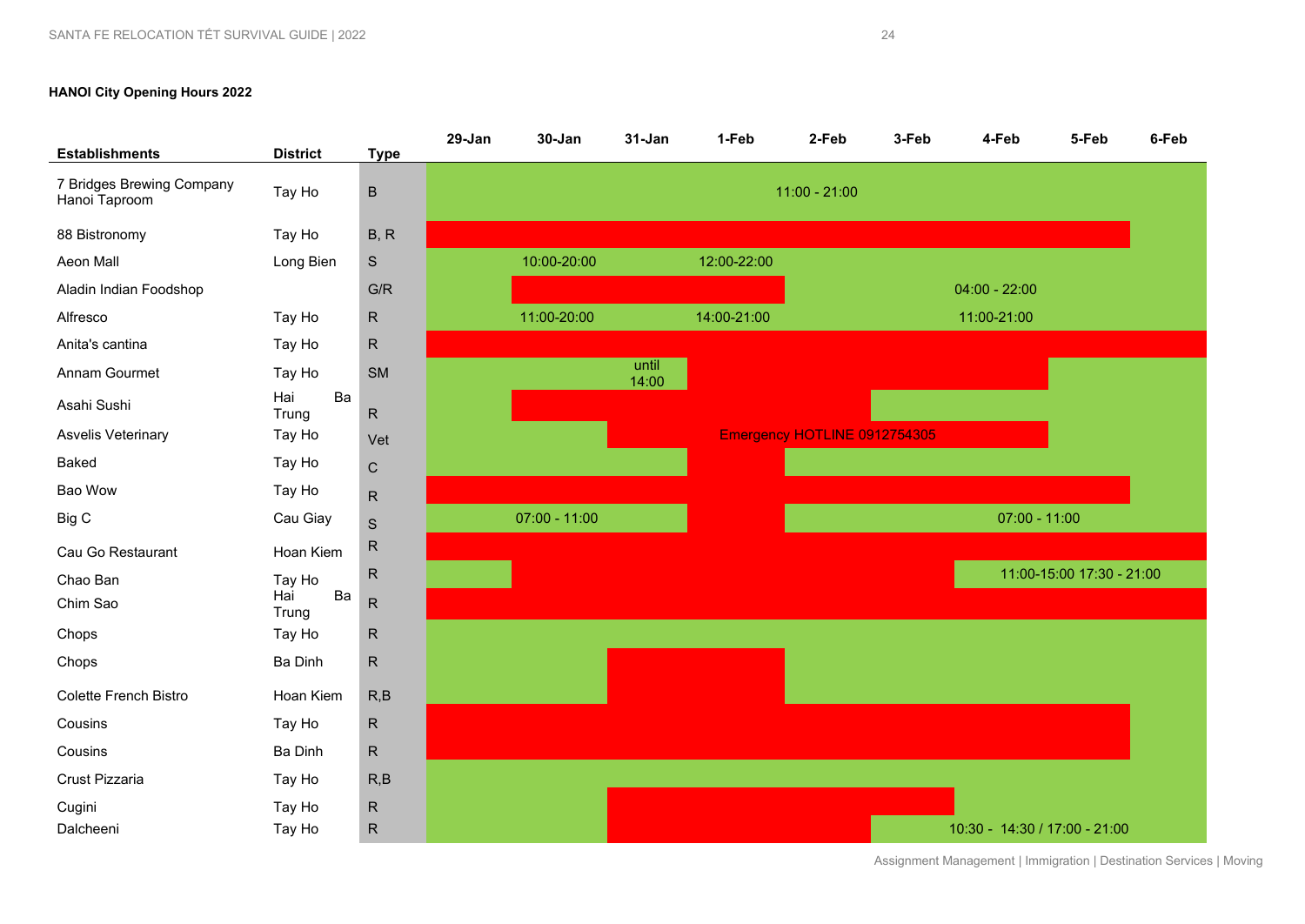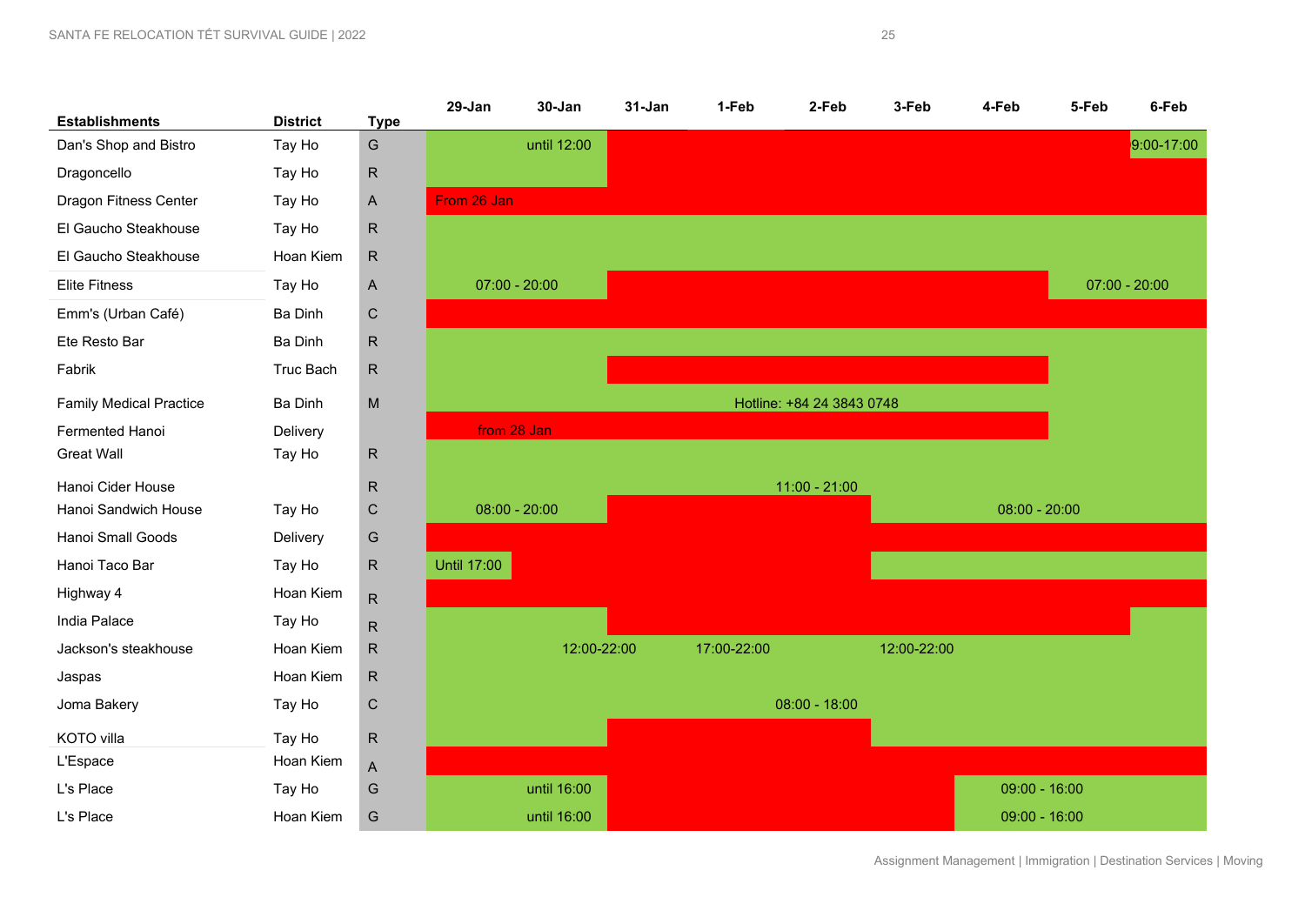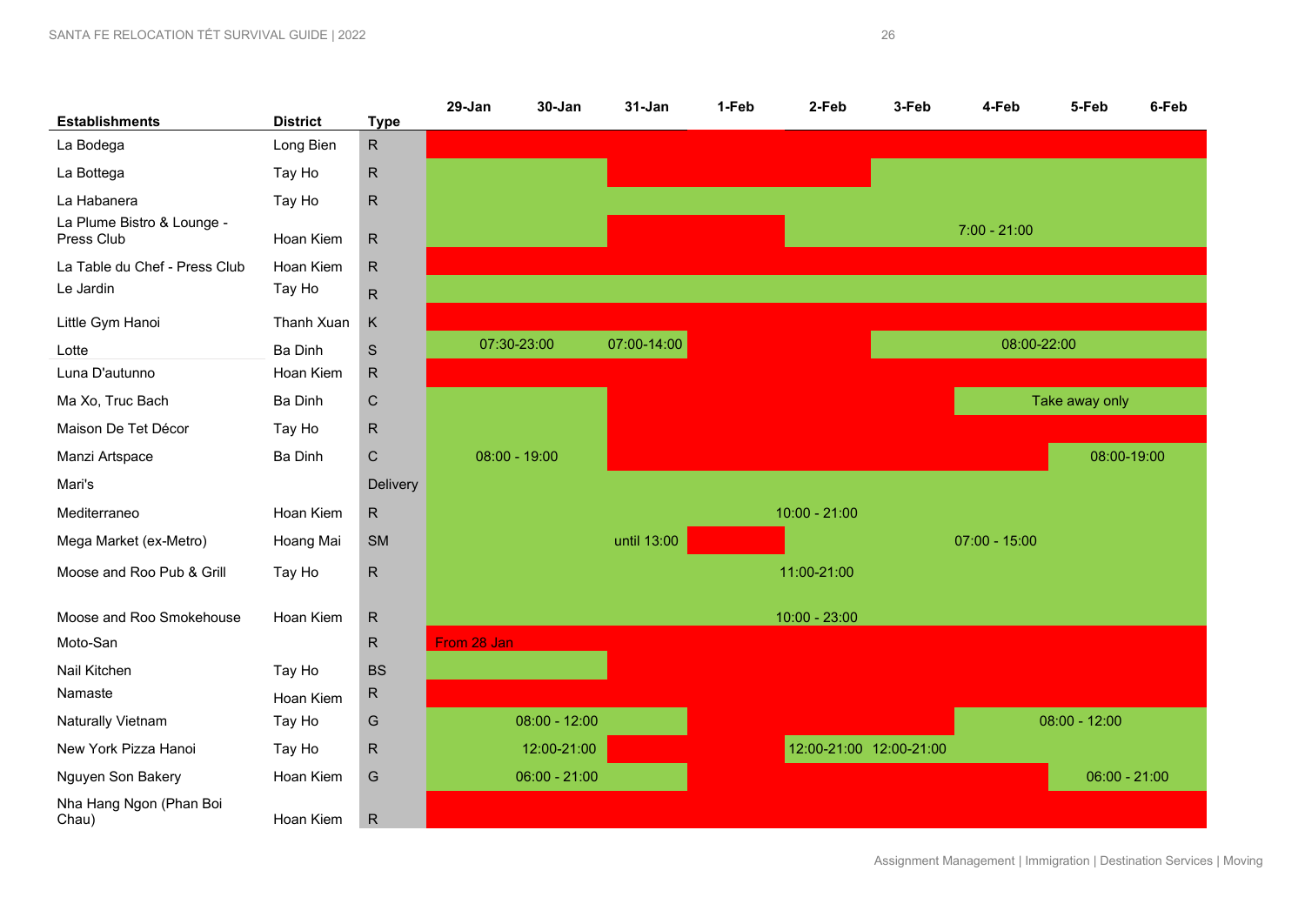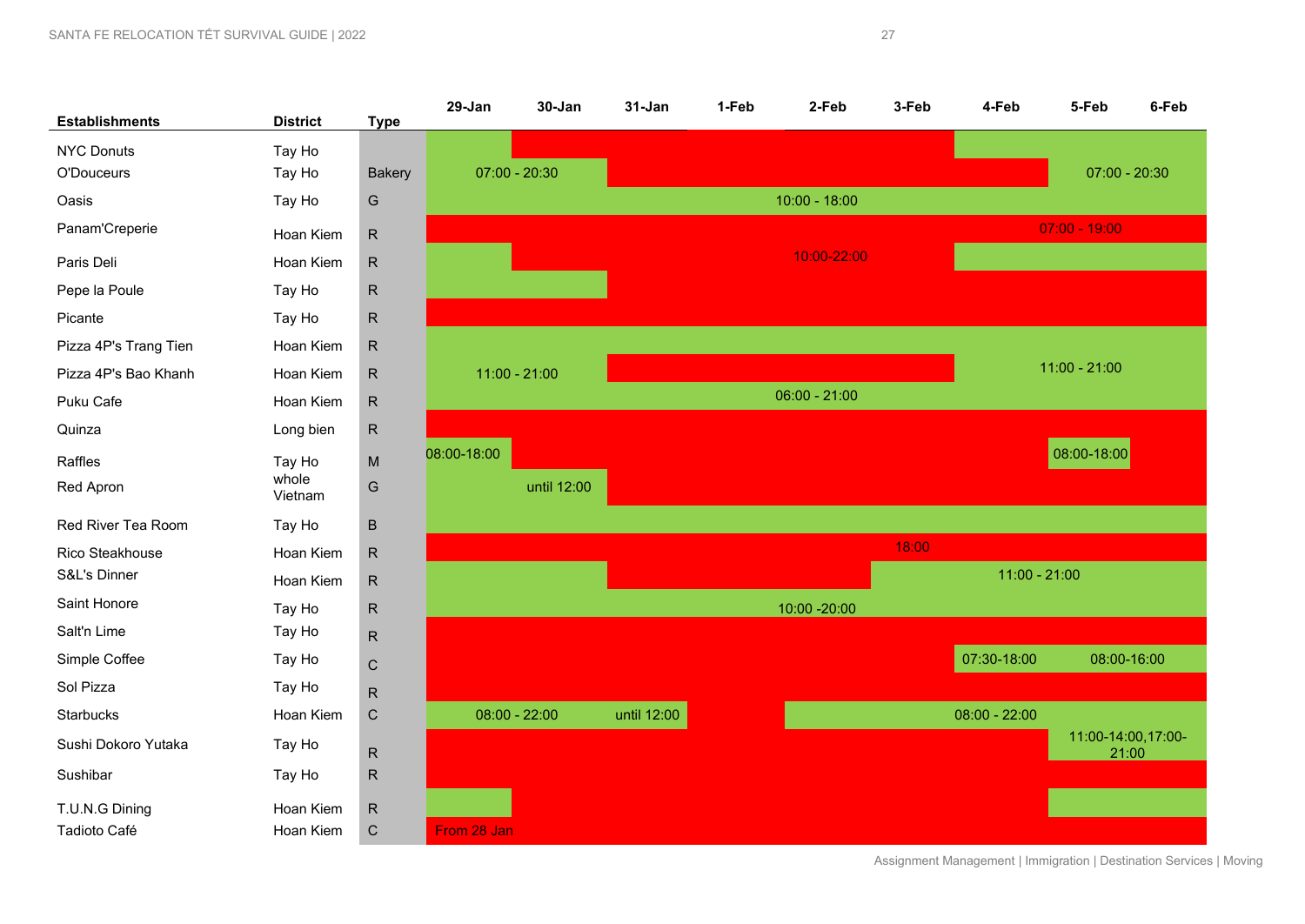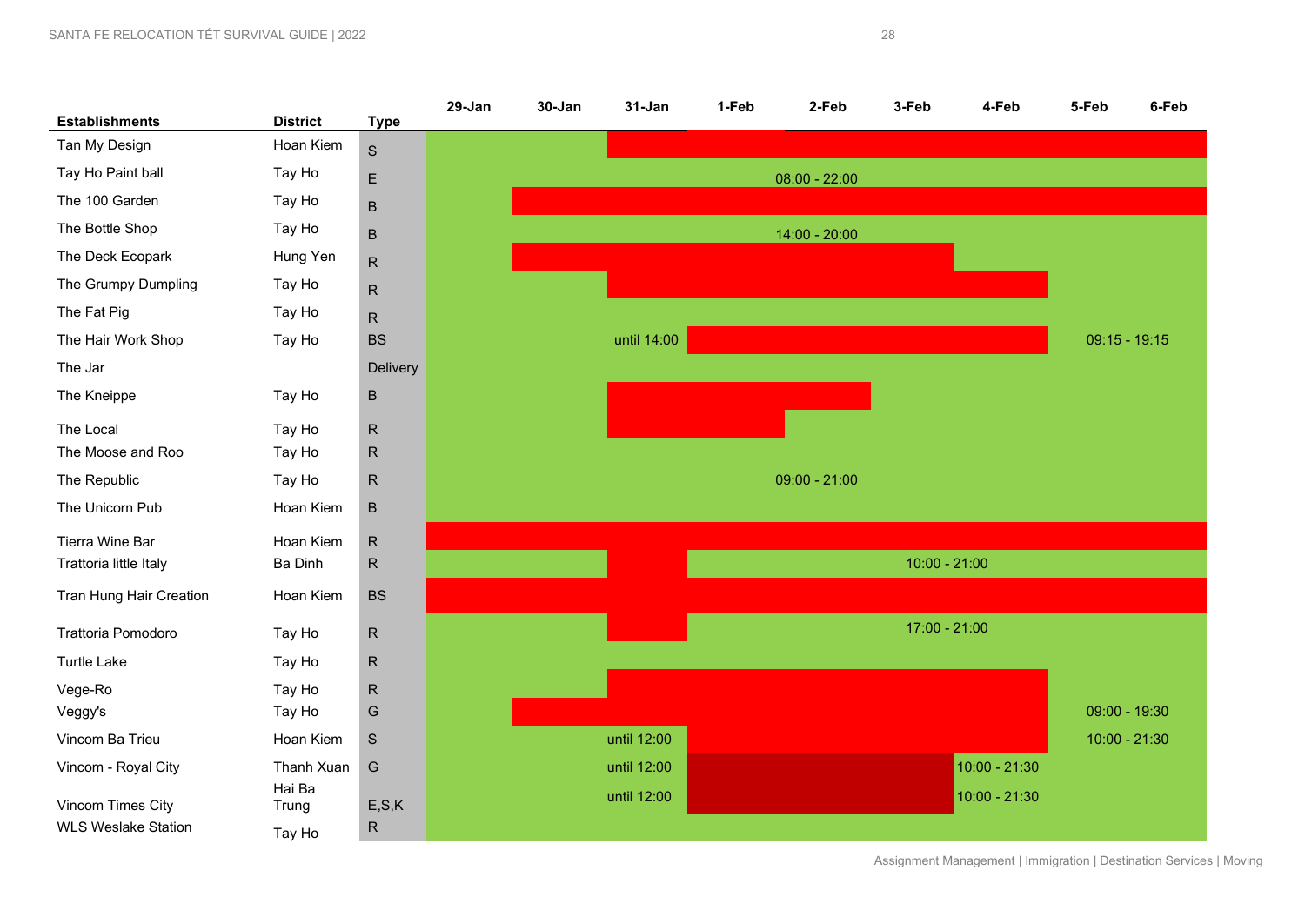| <b>Establishments</b>   | <b>District</b> | <b>Type</b>           | 29-Jan | 30-Jan                   | 31-Jan | 1-Feb | 2-Feb            | 3-Feb | 4-Feb | 5-Feb                           | 6-Feb |
|-------------------------|-----------------|-----------------------|--------|--------------------------|--------|-------|------------------|-------|-------|---------------------------------|-------|
| <b>Westcoast Dental</b> | Tay Ho          | $\mathsf D$           |        | Hotline: +84 968 565 151 |        |       |                  |       |       |                                 |       |
| Yakushi Center          | Tay Ho          | ${\mathsf S}$         |        |                          |        |       |                  |       |       |                                 |       |
| Zenith Yoga             | Tay Ho          | $\mathsf{R}$          |        |                          |        |       |                  |       |       |                                 |       |
| <b>TYPES</b>            |                 | $SP =$                |        |                          |        |       |                  |       |       |                                 |       |
| $R =$ Restaurant        |                 | Spa                   |        |                          |        |       | SM= Supermarket  |       |       | <b>BS=Beauty Salon</b><br>$A =$ |       |
| $B = Bar$               |                 | $K =$ Kids Activities |        |                          |        |       | C= Cafes         |       |       | Activity                        |       |
| G = Grocery Store       |                 | M = Medical           |        |                          |        |       | E= Entertainment |       |       | D=Dental                        |       |
| $S =$ Shopping          |                 |                       |        |                          |        |       |                  |       |       |                                 |       |
|                         |                 |                       |        |                          |        |       |                  |       |       |                                 |       |
| <b>CLOSED</b>           |                 |                       |        |                          |        |       |                  |       |       |                                 |       |

We have printed out information received from establishments who provided to us their opening schedules. This listing is not comprehensive.

Information shared are correct at the time of printing and it might be changed following Covid applicable regulations. Hanoi government will close all non-essential businesses (including bar, club, karaoke, *sport activities, gym, spa…) and all religious rituals and activities* 

*Thanks to Facebook communities for the help in collating the information.* 

**OPEN** 

Note we collate this guide every year for the community, so please do not hesitate to suggest places to add on to the list by emailing us at <u>Vietnam@SantaFeRelo.Com</u>, Subject "Tet Survival Guide Listing' *Establishments are encouraged to contact us 1 month before Lunar New Year so that we can arrange for them to be part of the Santa Fe Tet Survival Guide.*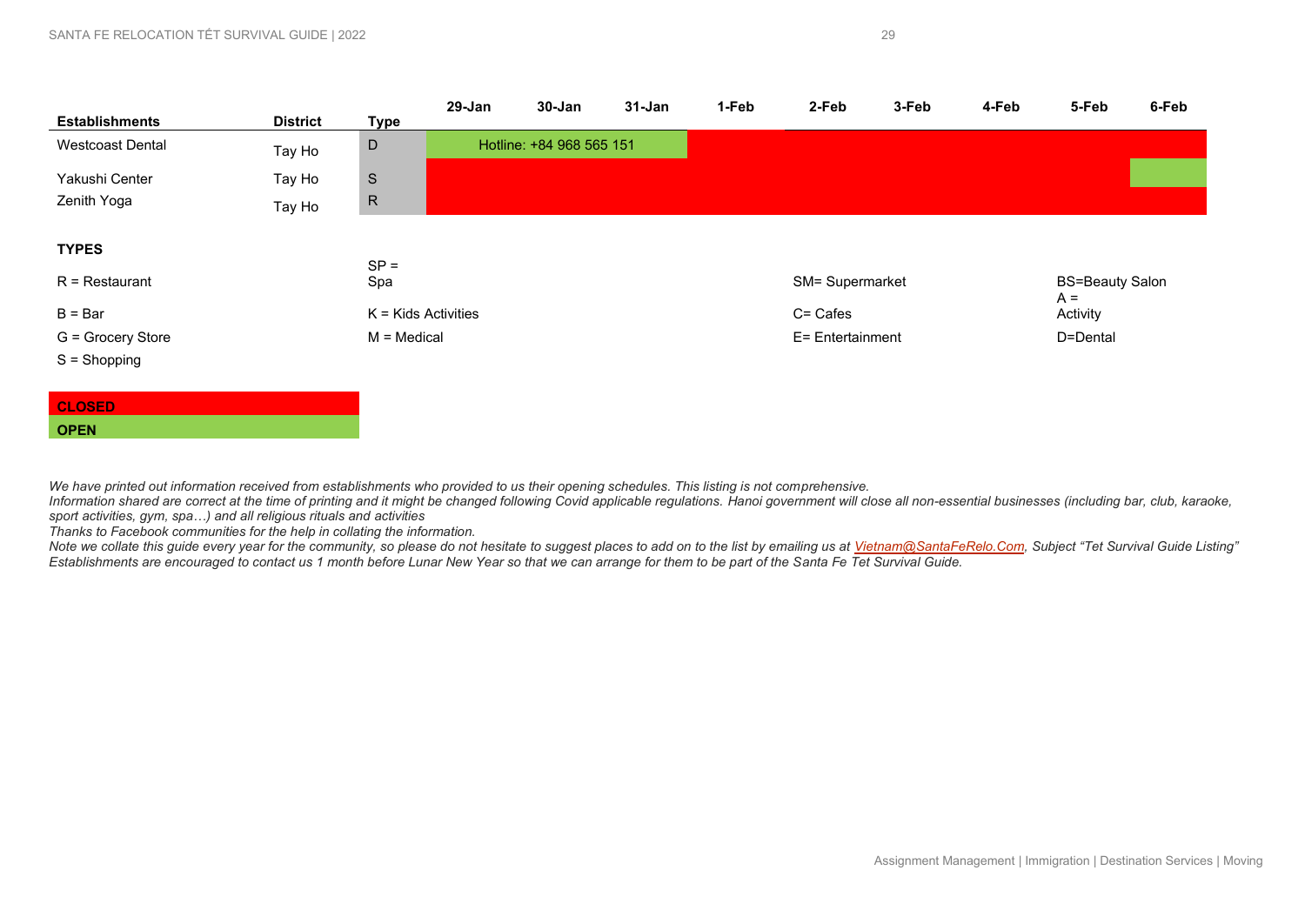# **NHA TRANG City Opening Hours 2022 Establishment Dist. Type 29-Jan 30-Jan 31-Jan 1-Feb 2-Feb 3-Feb 4-Feb 5-Feb 6-Feb**  From 17:00



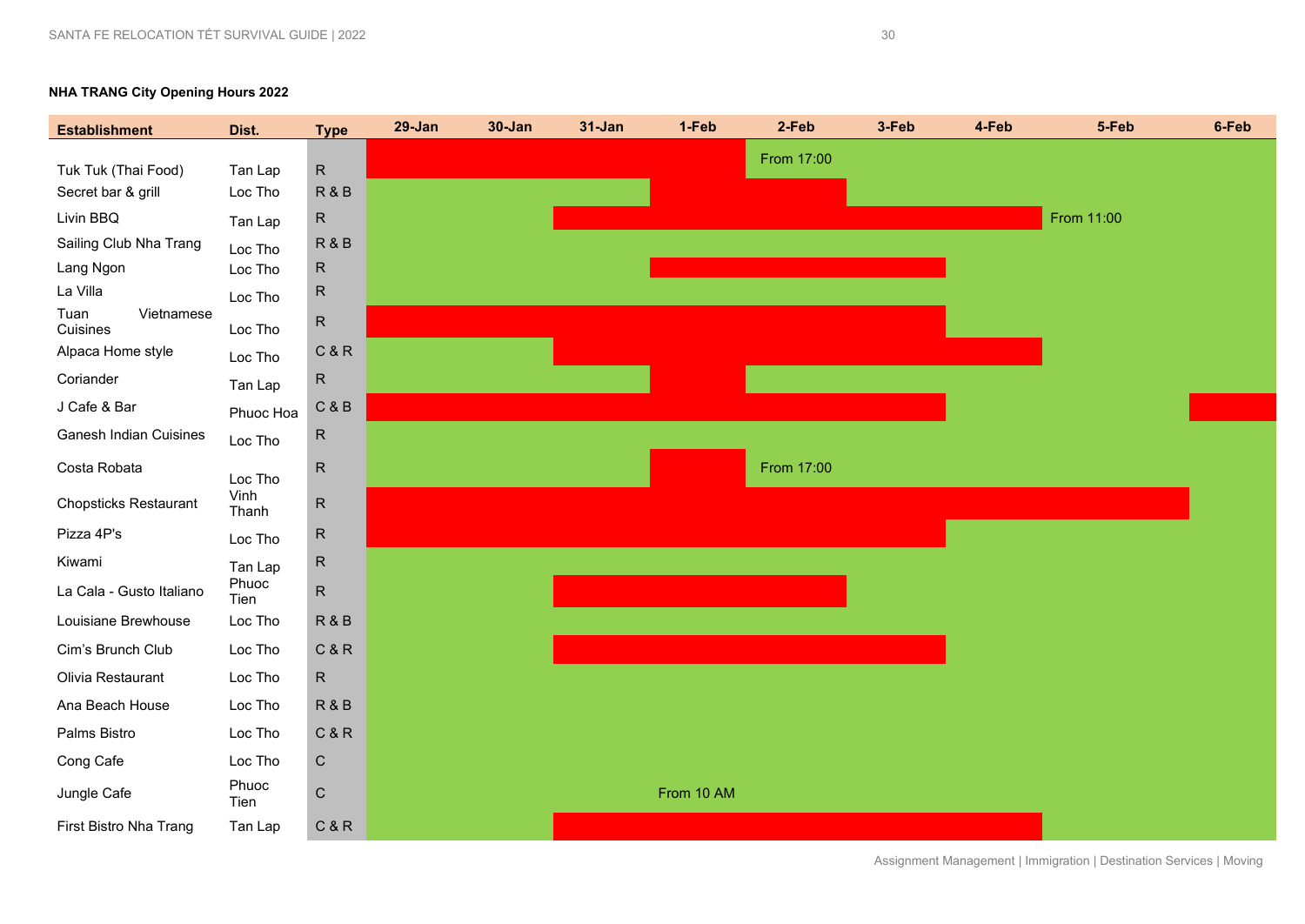| <b>Establishment</b>                     | Dist.          | <b>Type</b>   | $29 - Jan$            | $30 - Jan$ | $31 - Jan$ | 1-Feb | 2-Feb            | 3-Feb | 4-Feb | 5-Feb                  | 6-Feb |
|------------------------------------------|----------------|---------------|-----------------------|------------|------------|-------|------------------|-------|-------|------------------------|-------|
| Vincom Plaza                             | Loc Tho        | S             |                       |            |            |       |                  |       |       |                        |       |
| Nha Trang Center                         | Loc Tho        | $\mathsf S$   |                       |            |            |       | From 13:00       |       |       |                        |       |
| Lotte Mart                               | Phuong<br>Son  | <b>SM</b>     |                       |            |            |       | From 13:00       |       |       |                        |       |
| MM Mega Market                           |                | <b>SM</b>     | Till 24:00            |            |            |       |                  |       |       |                        |       |
| Vinmec Nha Trang                         | Vinh Hoa       | ${\sf M}$     |                       |            |            |       |                  |       |       |                        |       |
| Vin Wonders Nha Trang<br>- Vinpearl Land | Vinh<br>Nguyen | E, A          |                       |            |            |       |                  |       |       |                        |       |
| <b>TYPES</b>                             |                |               |                       |            |            |       |                  |       |       |                        |       |
|                                          |                | $SP =$        |                       |            |            |       |                  |       |       |                        |       |
| $R =$ Restaurant                         |                | Spa           |                       |            |            |       | SM= Supermarket  |       |       | <b>BS=Beauty Salon</b> |       |
| $B = Bar$                                |                |               | $K =$ Kids Activities |            |            |       | C= Cafes         |       |       | $A =$ Activity         |       |
| G = Grocery Store                        |                | $M = Medical$ |                       |            |            |       | E= Entertainment |       |       | D=Dental               |       |
| $S =$ Shopping                           |                |               |                       |            |            |       |                  |       |       |                        |       |
|                                          |                |               |                       |            |            |       |                  |       |       |                        |       |
| <b>CLOSED</b>                            |                |               |                       |            |            |       |                  |       |       |                        |       |
| <b>OPEN</b>                              |                |               |                       |            |            |       |                  |       |       |                        |       |

We have printed out information received from establishments who provided to us their opening schedules. This listing is not comprehensive.

*Information shared are correct at the time of printing and it might be changed following Covid applicable regulations. Thanks to Facebook communities for the help in collating the information.*  Note we collate this guide every year for the community, so please do not hesitate to suggest places to add on to the list by emailing us at <u>Vietnam@SantaFeRelo.Com</u>, Subject "Tet Survival Guide Listing' *Establishments are encouraged to contact us 1 month before Lunar New Year so that we can arrange for them to be part of the Santa Fe Tet Survival Guide.*